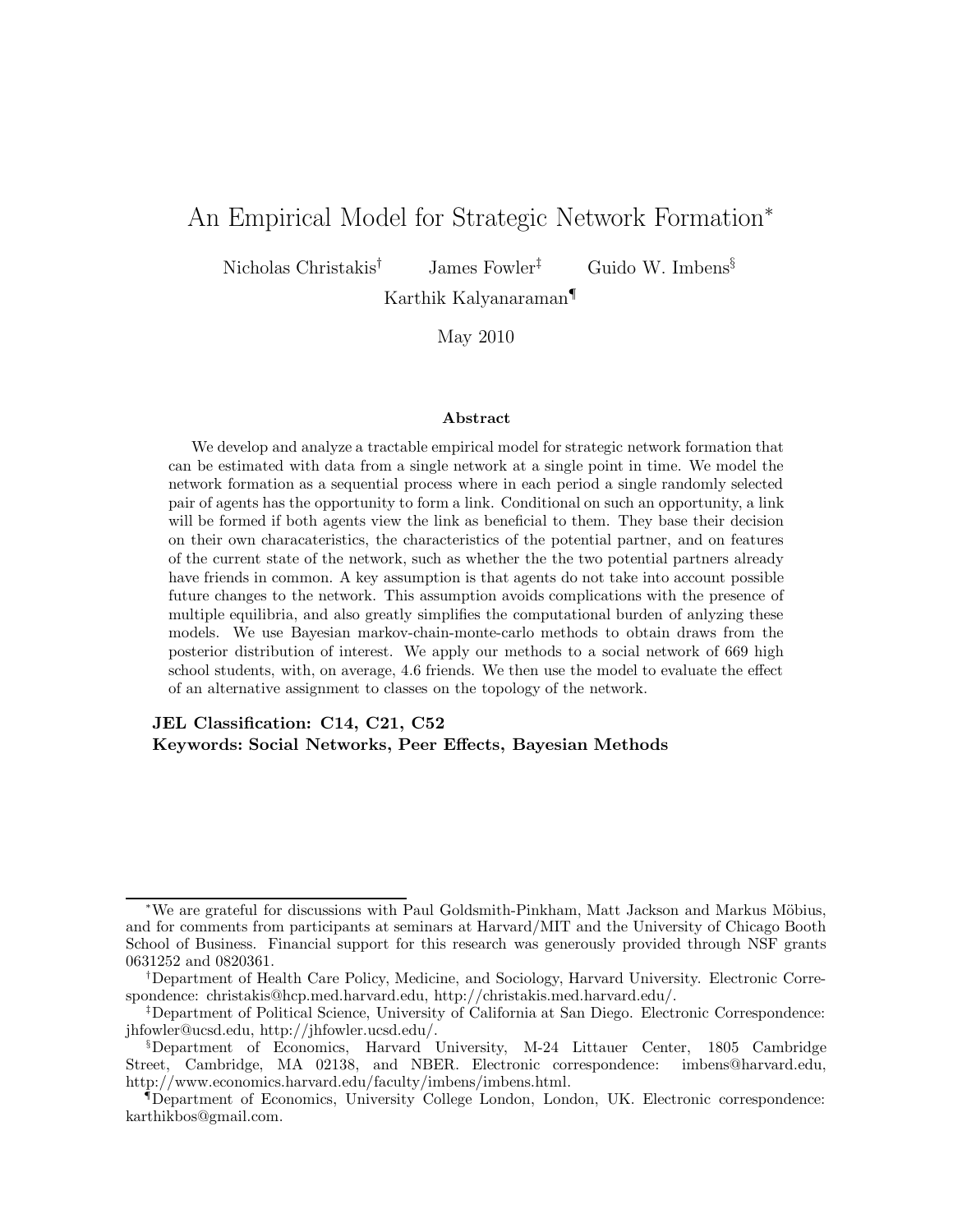## 1 Introduction

In this paper we develop and analyze an empirical model for strategic network formation. The example we have in mind is the formation of a network of friendship links between individuals in a community. Following Jackson (2008) we refer to these models as Strategic Network Formation Models. Such models are also referred to as Network Evolution Models (Toivonen *et al*, 2009), or Actor Based Models (Snijders, 2009; Snijders, Koskinen, and Schweinberger, 2010). Starting with an empty network, with a finite set of individuals, each with a fixed set of characteristics, $1$ we model the network as the result of a sequential process, driven by a combination of what Currarini, Jackson, and Pin (2009b) call chance (through randomly arising opportunities for the formation of links) and choice (in the form of optimal decisions by the individuals whether to establish the potential links), culminating in a complete network. See also Moody (2001), Snijders, Koskinen, and Schweinberger (2010), and Zeng and Xie (2008) for related models.

The goal of the current paper is to develop an empirical model that, using observations from a single network, at a single point in time, in combination with information on the characteristics of the participants, can be used for predicting features of the network that would arise in a population of agents with different characteristics or different constraints. To make this specific, in the application we consider the effects that alternative assignments of students to classes (e.g., based on ability tracking, or single sex classrooms) might have on the topology of the network of friendships in a high school.

The motivation for focusing on determinants of network formation comes from the large literature that has found that links in networks are associated with correlations in outcomes. For example, Christakis and Fowler (2007) find that changes in weight of individuals is a predictor of weight changes in their friends. Calvó-Armengol and Jackson (2004) find that social networks are correlated with employment prospects. Uzzi (1996) and Uzzi and Sprio (2005) find that certain network configurations are correlated with improved group performance. In experimental settings Leider, Möbius, Rosenblat, and Do (forthcoming), and Fowler and Christakis (2010), find the networks matter for altruism. See Christakis and Fowler (2009) and Jackson (2009) for surveys of this literature. In the related literature on peer effects, researchers have found that outcomes and measures of behavior of an individual's classmates predicts outcomes for that individual (Angrist and Lang, 2004; Carrell, Fullerton, and West, 2009). In the peer effect literature the peer group is often defined broadly in terms of easily measurable characteristics, e.g., being in the same class. It is plausible that these correlations are stronger for individuals who identify themselves as connected through friendship or other social networks.

If policy makers have preferences over these outcomes, and if the correlations between networks or peer groups and outcomes found in the aforementioned studies are causal, policy makers may be interested in policies that affect the formation of networks. The current study is potentially useful in understanding how the various manipulations policymakers may be able to carry out affect the networks, and thus indirectly affect the outcomes of interest. It will also shed light on the plausibility of the causal interpretation of the claims by adding to the

<sup>&</sup>lt;sup>1</sup>The model could be extended to allow for time-varying characteristics.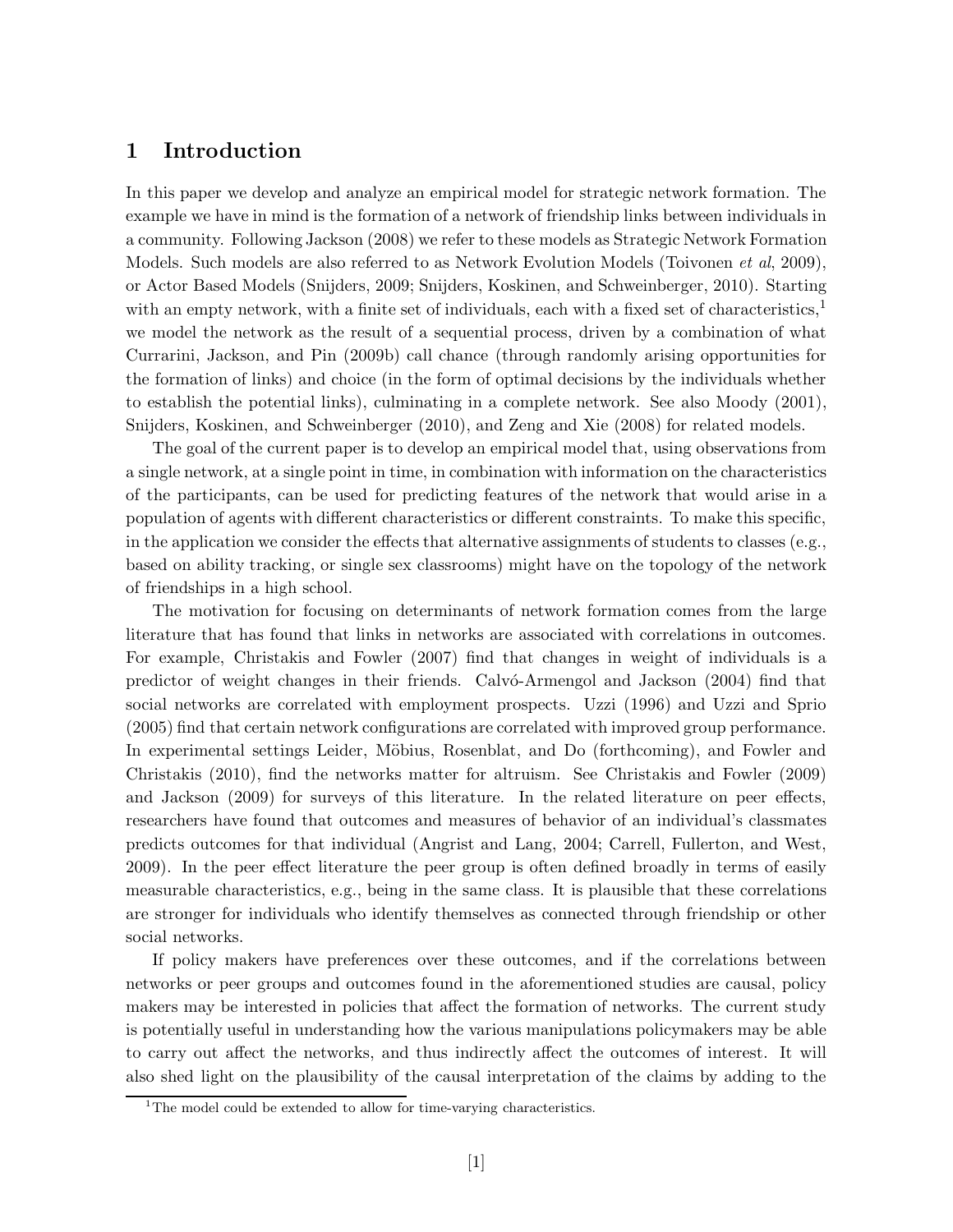understanding of the determinants of network formation. The models for network formation developed in the game-theoretic literature (e.g., Myerson (1977), Auman and Myerson (1988), Jackson and Wolinsky (1996) often imply that networks are at least partly the result of random shocks (through randomly arising opportunities for forming links) that imply that established links are partially exogenous, even if individuals optimally decide to form links when such opportunities arise.

We focus on models for network formation based on individual choices motivated by utility maximization. This follows in the econometric tradition on discrete choice established by McFadden (1981, 1984), and the theoretical work on strategic network formation by Jackson (2003, 2008). One approach would be to consider the utilities each individual associates with all possible networks, and formulate rules for the game that determines the realized network given the preferences of all individuals simultaneously. This set up often leads to multiple equilibria. Such models also tend to be computationally extremely demanding, for both the agents, and for the econometrician, even in moderately sized networks, given that the number of links is quadratic in the number of nodes, and the number of possible networks is exponential in the number of possible links. In the context of our application with 669 individuals, these considerations severely constrain the ability to analyze such models.

Here, we side-step these complications by modeling the network formation as a sequential process, where at each step a single pair of individuals is offered the chance to establish a link. Alternative sequential network formation models have been considered in Myerson (1977), Currarini, Jackson and Pin (2009b), and Snijders, Koskinen, and Schweinberger (2010). In our model both members of the pair that is given the opportunity to form a link, weigh the options open to them, taking into account the current state of the network and their own, as well as their potential partner's, characteristics. If both individuals view the link as beneficial (that is, if their utility from establishing the link is higher than the utility of not establishing the link), the link materializes. After a number of opportunities for links have arisen, the network is complete. A key restriction we impose is that at each step (that is, at each opportunity to form a link), the potential partners take into account the current state of the network, but do not anticipate future changes in the network: they compare the net utility from forming (or breaking) a link as if the current state of the network will remain unchanged in the future. Such myopic behavior eases the computational burden for both the agents and the econometrician substantially, as well as removes the complications arising from multiple equilibria. Jackson (2008) discusses some arguments in support of such behavior, and the relation to pairwise stability. Despite this assumption, the computational burden for this model remains large. With N nodes the number of different sequences of meetings (opportunities to form links) is equal to  $(N \times (N-1)/2)!$ . Nevertheless, we illustrate in the application that for these data with  $N = 669$  that this model is still tractable.

We specify the function that describes the utility an individual derives from a link in terms of characteristics of the individual and the potential partner, and the current state of the network, as a function of unknown preference parameters. A key feature is that we explicitly allow the decision of the individuals to form a link to depend on features of the current state of the network. Earlier work, (e.g., in a similar context, Moody, 2001, and in a different context, Fox,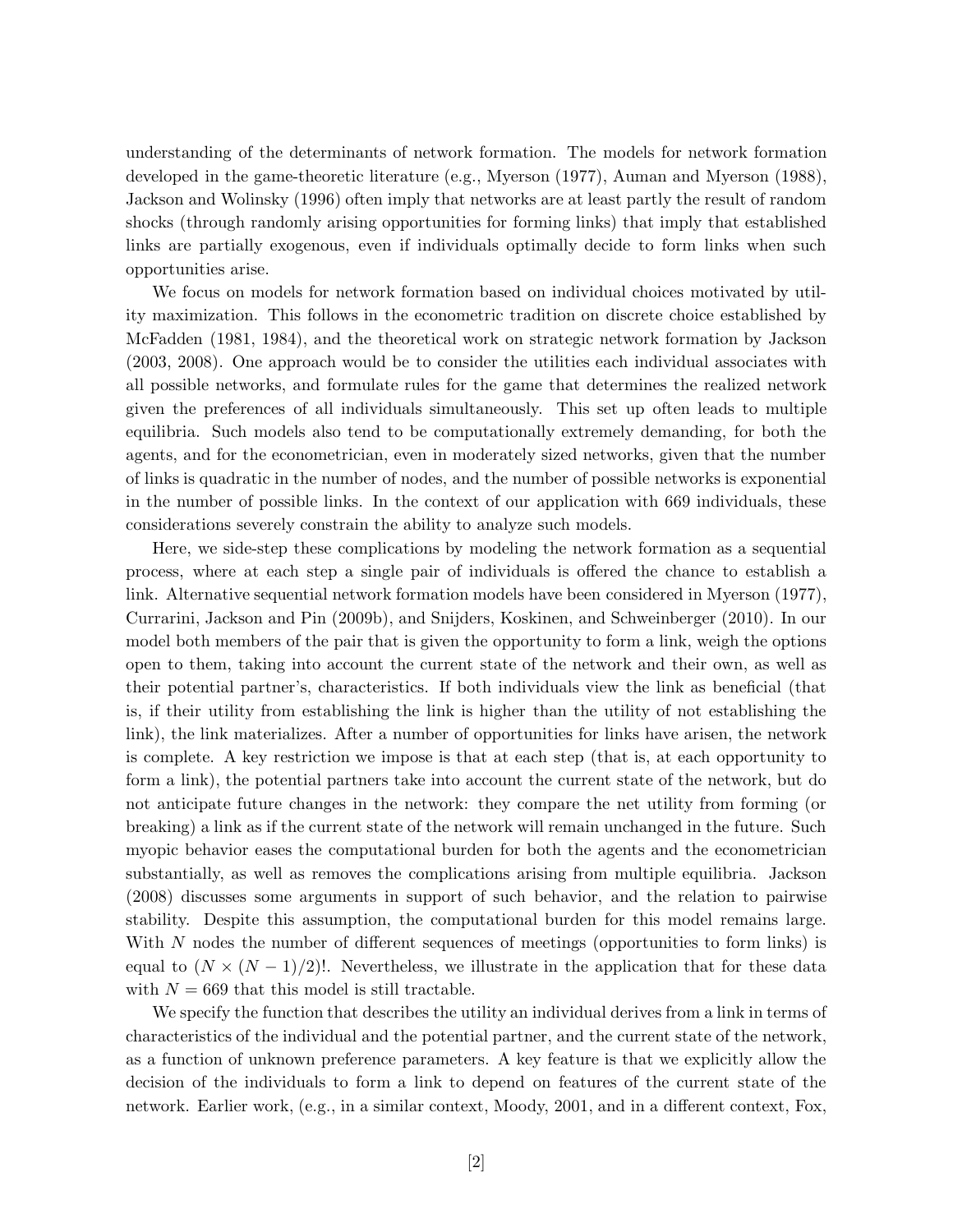2009ab), allows the utility to depend only on individual characteristics, which greatly improves the computational tractability. Specifically, in our application, we allow the utility of a link to depend on ex ante degrees of separation between the potential friends and the number of friends they already have. We shall demonstrate in the context of our application that this dependence on network features substantially improves the ability of the model to generate commonly observed features of networks, such as clustering.

We focus on Bayesian methods for inference and computation. One reason is that no large sample asymptotic theory has been developed for the maximum likelihood estimator in such models (see Kolaczyk (2009) for some discussion). A second argument is that obtaining draws from the posterior distribution is much easier than calculating the maximum likelihood estimates. We illustrate these methods using data from a network of high school friends with 669 individuals and 1,541 mutual friendships (hence an average of 4.5 friendships per person).

## 2 Set Up

Consider a population of N individuals, the nodes, indexed by  $i = 1, \ldots, N$ . Individual i has observed attributes  $X_i$ , where  $X_i$  is a K-vector. In our application to a network of friendships among high school students, these attributes include sex, age, current grade, and participation in organized sports. Let **X** be the  $N \times K$  matrix with *i*th row equal to  $X_i'$ . Pairs of individuals i and j, with  $i, j \in \{1, ..., N\}$ , may be linked. The symmetric matrix **D**, of dimension  $N \times N$ , with

$$
D_{ij} = \begin{cases} 1 & \text{if } i \text{ and } j \text{ are friends,} \\ 0 & \text{otherwise,} \end{cases}
$$

is called the adjacency matrix. This is the dependent variable in our analysis. The diagonal elements  $D_{ii}$  are normalized to zero. We focus in the current paper on undirected links (so D is symmetric). In some settings it may be more appropriate to allow the links to have a direction, and the methods here can be extended to cover such cases. We will also allow for link-specific covariates. For ease of exposition we only allow for one link-specific covariate, although generalizing this is straightforward in principle. For pair  $(i, j)$ , let  $C_{ij}$  be the linkspecific covariate, with C the symmetric  $N \times N$  matrix with typical element  $C_{ij}$ . In our application  $C_{ij}$  is the number of classes individuals i and j have in common. One can think of  $C_{ij}$  as a function of individual characteristics, that is, a function of the list of all classes taken by each individual, but we analyze it here as a link-specific covariate.

There are  $N \cdot (N-1)/2$  different pairs  $(i, j)$  with  $i \neq j$ . For each such pair there either is, or is no, friendship link, so there are  $2^{N \cdot (N-1)/2}$  different values possible for the adjacency matrix D. We are interested in modeling the probability associated with adjacency matrix D, given the matrix of individual characteristics  $\mathbf{X}$ , and given the matrix of link-specific characteristics C. Let  $p(\mathbf{D}|\mathbf{X},\mathbf{C};\theta)$  denote this probability, as a function of an unknown vector of parameters denoted by  $\theta$ .

Using the observed data, including the adjacency matrix  $D_{obs}$ , the individual characteristics  $\mathbf{X}_{\text{obs}}$ , and the link characteristics  $\mathbf{C}_{\text{obs}}$ , and postulating a prior distribution for  $\theta$ , we can use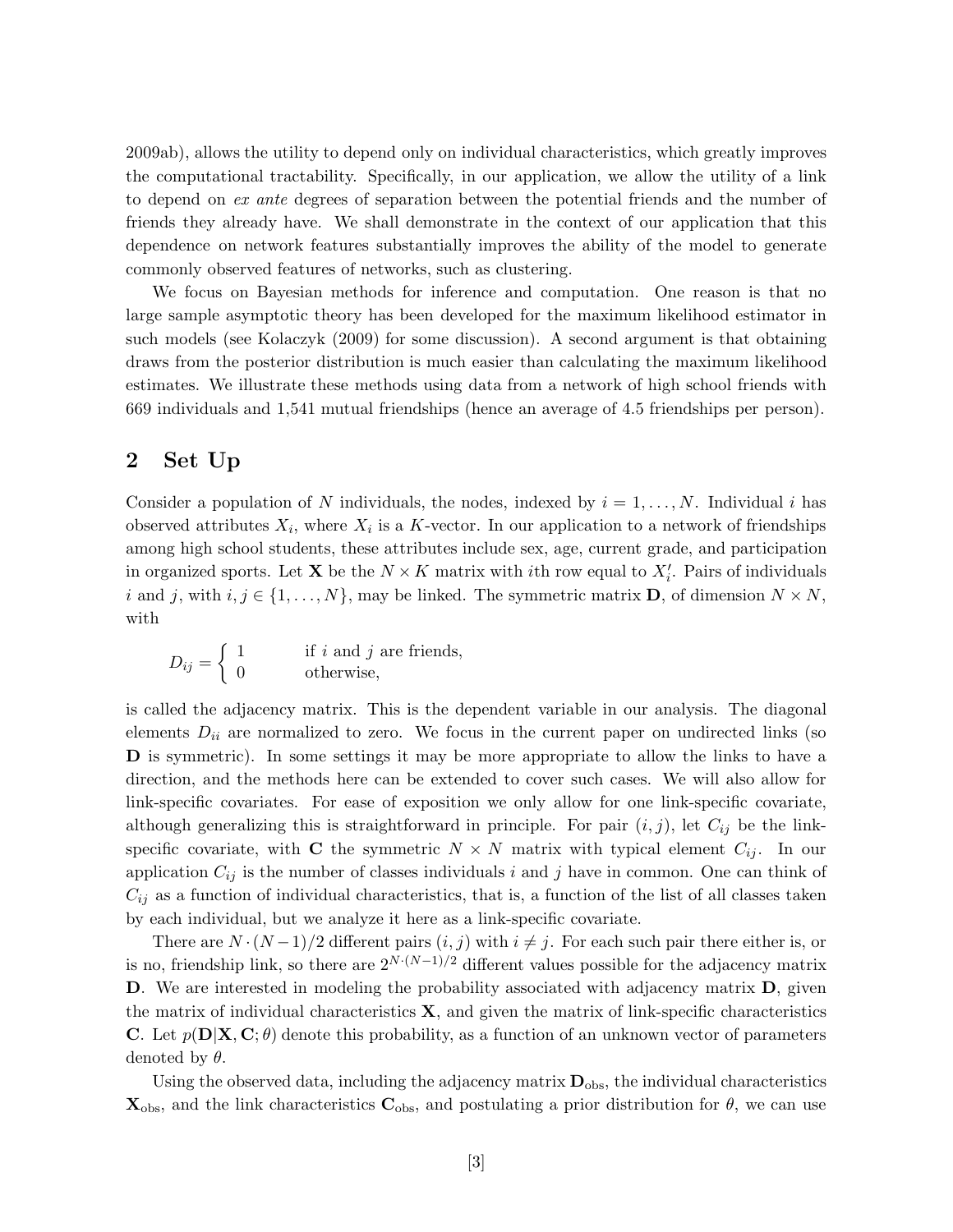the model  $p(\mathbf{D}|\mathbf{X}, \mathbf{C}; \theta)$  to derive the posterior distribution of  $\theta$  given  $(\mathbf{D}_{obs}, \mathbf{X}_{obs}, \mathbf{C}_{obs})$ :

$$
p(\theta|\mathbf{D}_{\text{obs}}, \mathbf{X}_{\text{obs}}, \mathbf{C}_{\text{obs}}) \propto p(\mathbf{D}_{\text{obs}}|\mathbf{X}_{\text{obs}}, \mathbf{C}_{\text{obs}}; \theta) \cdot p(\theta). \tag{2.1}
$$

We then use this model to calculate the probabilities of (features of) particular networks given alternative populations of individuals, associated with alternative values for **X** and **C**, say **X'** and  $\mathbb{C}'$ . The predictive distribution of the network for this new configuration of characteristics, conditional on the parameters  $\theta$ , is  $p(\mathbf{D}|\mathbf{X}', \mathbf{C}'; \theta)$ . Unconditionally, the predictive distribution that is ultimately the main object of interest in our analysis, is

$$
p(\mathbf{D}|\mathbf{X}',\mathbf{C}') = \int_{\theta} p(\mathbf{D}|\mathbf{X}',\mathbf{C}';\theta) p(\theta|\mathbf{D}_{\text{obs}},\mathbf{X}_{\text{obs}},\mathbf{C}_{\text{obs}})d\theta.
$$
 (2.2)

Specifically, in our example of a network of high school students, one may be interested in features of the network that would emerge if classes were configured in different ways. Leading examples include ability tracking, where students would be allocated to classes based on prior grades, or single sex classes. Given a fixed set of individuals (or a fixed distribution from which future cohorts are drawn), such changes in allocation rules would change the value of some components of the matrices  $X$  and  $C$ , and thus generate different probabilities on future networks. A school administration may care about the network, for example wishing to avoid networks where many students have no friends, networks with many separate cliques, or networks that are associated with undesirable behavior, and generally preferring networks with a high degree of cohesion and a well-connected student body. We do not directly address the question of the optimal configuration of classes, that is optimal assignment of  $X$  and  $C$  given restrictions (see for some related discussion Graham, Imbens and Ridder, 2009), but note that the derivation of a predictive distribution for the network would be an important component of some such analyses.

There are two main challenges confronting these analyses. First, we need to specify a model for the adjacency matrix given characteristics,  $p(\mathbf{D}|\mathbf{X}, \mathbf{C}; \theta)$ . We do not do so directly, instead specifying a technology for sequential network formation that implies a distribution for D given  $(X, C)$ , indexed by a parameter  $\theta$ . This model need not merely fit the data well. In order for the prediction exercise to be accurate, it also needs to be a structural model in the Goldberger (1991) sense that its parameters  $\theta$  do not change if we change the distribution of the covariates X and C. Second, we need computational methods for drawing from the predictive distribution of D given the observed data. The main specific challenge in this is obtaining draws from the posterior distribution of  $\theta$  given the observed data, in the context of a single, fairly large network and a rich model for network formation. In our application there are 669 individuals, with 1,541 friendships among the set of 223,446 potential links.

It is useful to have some additional notation. Let **F** to be the  $N \times N$  matrix equal to **D'D**. The diagonal element  $F_{ii}$  of **F** is equal to the number of friends individual i has, and  $F_{ij}$ , for  $i \neq j$ , is equal to the number of friends individuals i and j have in common. Define **G** to be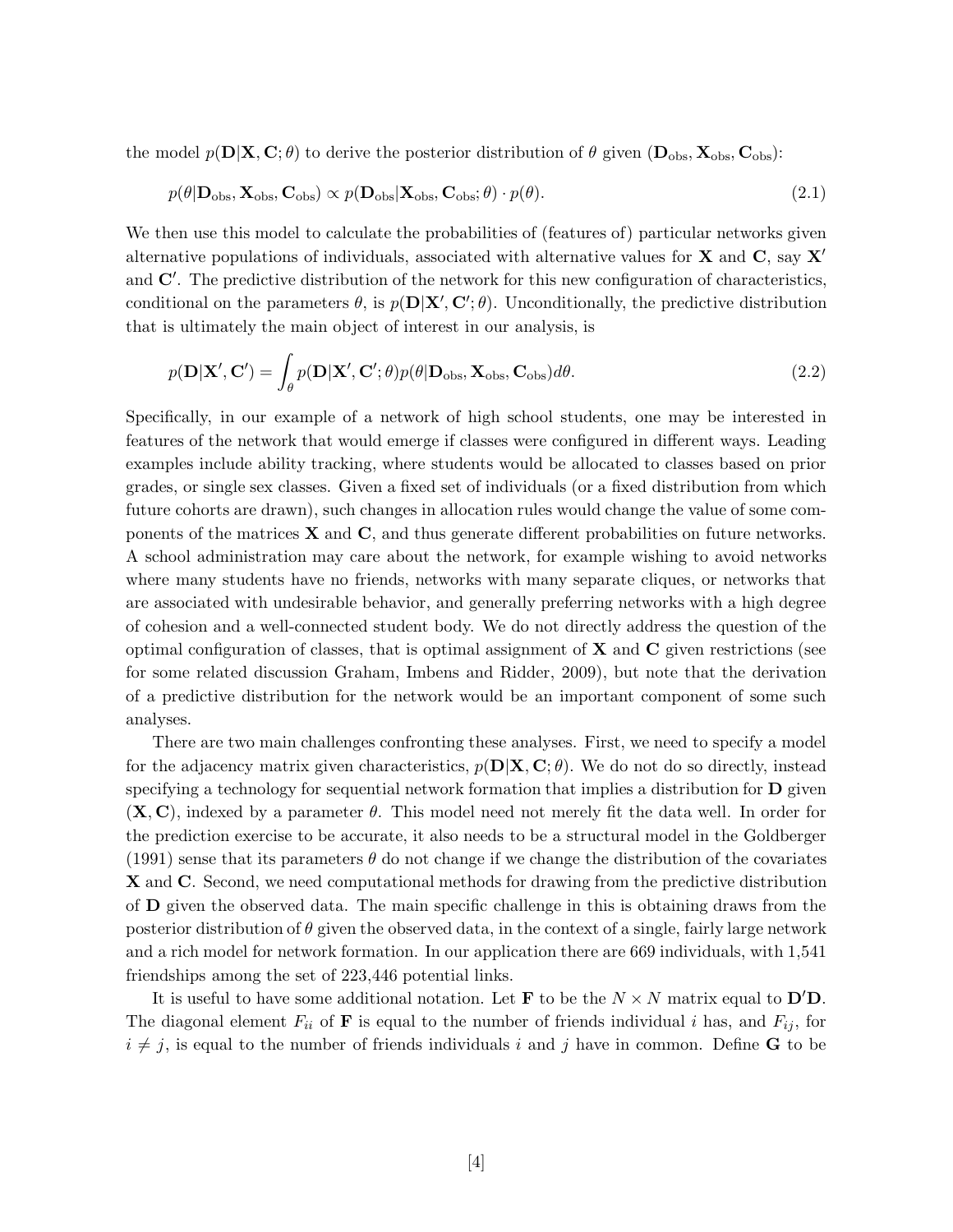the  $N \times N$  matrix that gives the degree of separation between individuals, or the geodesic:

$$
G_{ij} = \begin{cases} 0 & \text{if } i = j, \\ 1 & \text{if } D_{ij} = 1, \\ 2 & \text{if } D_{ij} = 0, \text{ and } F_{ij} \ge 1, \\ 3 & \text{if } D_{ij} = 0, F_{ij} = 0, \exists (k \neq m), D_{ik} = 1, D_{km} = 1, D_{mj} = 1, \\ \vdots & \text{if there is no path between } i \text{ and } j. \end{cases}
$$

# 3 Exponential Random Graph and Strategic Network Formation Models

In this section we discuss two approaches to modelling network formation. Models in the first approach are referred to Exponential Random Graph (ERG) models. These models directly focus on distributions for the adjacency matrix itself. Models in the second approach are referred to as Strategic Network Formation (SNF) models. They start by modelling the probability of two nodes forming a link. See for a discussion of some of these models from a statistics perspective Kolaczyk (2009).

### 3.1 Exponential Random Graph Models

Exponential Random Graph models, for example those developed by Holland and Leinhardt (1981) and Frank and Strauss (1987), Anderson, Wasserman, and Crouch, (1999) and Snijders (2005), can capture commonly observed structures in the network such as transitivity and clustering. ERG models tend to be parsimonious models effective at generating commonly observed structure in networks, and these models often do well at matching the predicted and actual degree distribution. The basic approach is to specify the probability of a network D in terms of some functions of  $D$ . The simplest model is the Erdös-Reny model, where the probability of any link is the same:

$$
p(\mathbf{D} = \mathbf{d}) = \prod_{i < j} \alpha^{D_{ij}} (1 - \alpha)^{1 - D_{ij}}
$$

An important early extension is the  $p_1$  model by Holland and Leinhardt (1981), who allow the probability of a link to vary by node. Holland and Leinhardt model the probability of a network D (in the absense of attribute information), simplified to the undirected link case, as

.

$$
p(\mathbf{D}=\mathbf{d})=\exp\left(\sum_{i=1}^N \alpha_i f_{ii}(\mathbf{d})-k(\alpha_1,\ldots,\alpha_N)\right).
$$

Here  $f_{ii}(\mathbf{d})$  is the number of friends individual i has in network  $\mathbf{d}$ ,  $f_{ii}(\mathbf{d}) = \sum_{j=1}^{N} d_{ij}$ . The unknown parameters are  $\alpha_1, \ldots, \alpha_N$ , and  $k(\alpha_1, \ldots, \alpha_N)$  is a constant that ensures that the probability distribution sums up to one, with the summing over all  $2^{N\times(N+1)/2-N}$  possible values of the adjacency matrix D.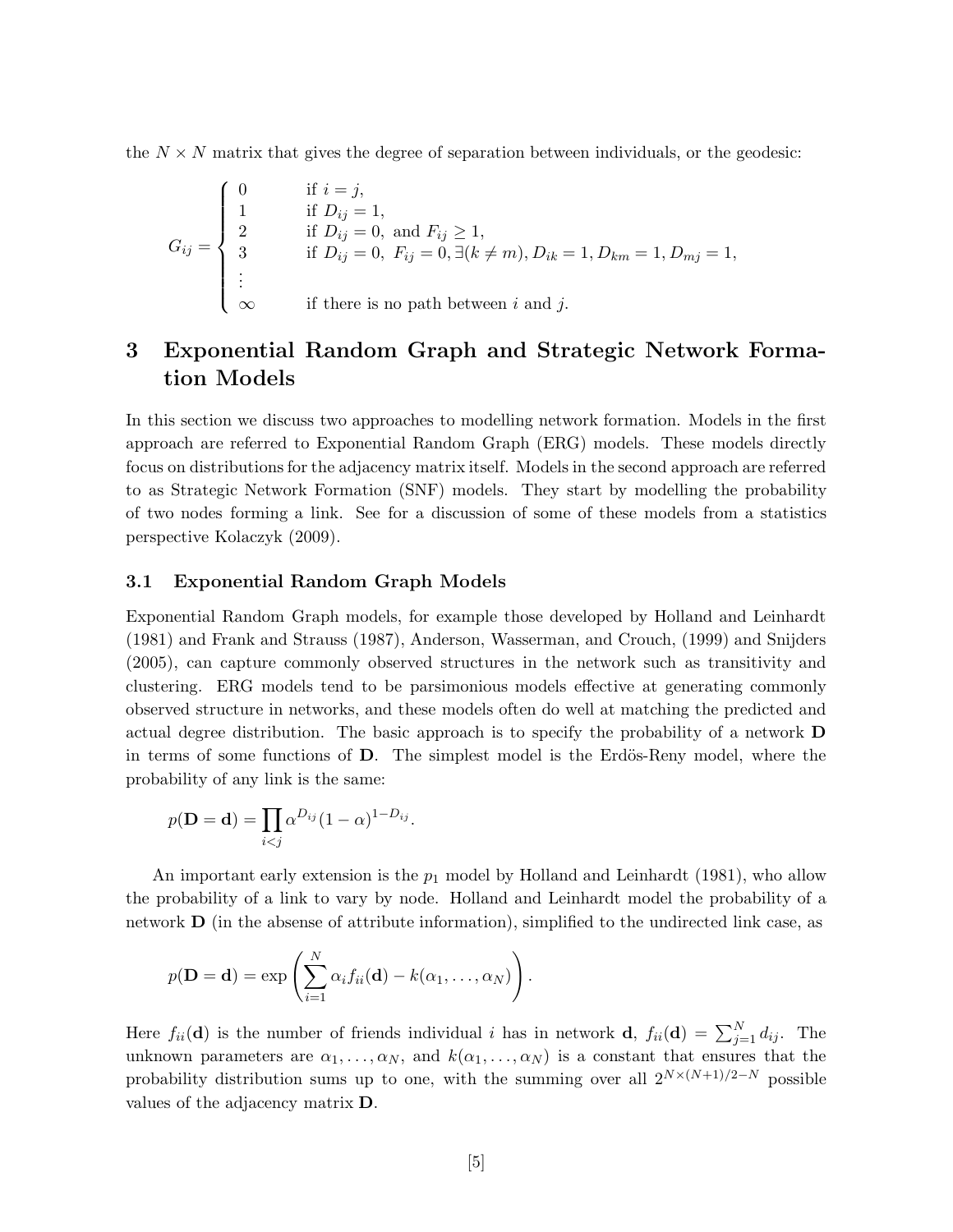Alternative versions of these models, for example the  $p^*$  models in Anderson, Wasserman, and Crouch (1999) use additional functions  $h(\mathbf{d})$  in the exponential specification,

$$
p(\mathbf{D} = \mathbf{d}) = \exp (\theta' h(\mathbf{d}) - k(\theta)).
$$

These functions may include the number of triangles (the number of triples  $(i, j, k)$  such that  $d_{ij} = d_{jk} = d_{ik} = 1$ , and other features of the network topology.

There are two features of these models that make them unattractive for our purposes. The main problem is that, once estimated, it is difficult to simulate networks from these models in new settings with a different number of nodes, or a different distribution of characteristics. There is no clear reason why the parameters of the ERG models remain the same under such changes. As a result, they do not naturally lead to the prediction of network features in new settings, e.g., the prediction of networks given alternative rules for assigning students to classes. A second problem is that these models are difficult to estimate. The function  $k(\theta)$  is is difficult to evaluate, and as a result the likelihood function cannot easily be evaluated at multiple values for θ. Various approximations have been suggested but the accuracy of these methods is not clear. For a recent survey, see Kolaczyk (2009).

#### 3.2 Strategic Network Formation Models

The second approach to modeling networks consists of what Jackson (2009) refers to as Strategic Network Formation (SNF) models. Such models are also referred to as Network Evolution Models (Toivonen et al, 2009), or Actor Based Models (Snijders, 2009). These models share features with the structural matching models studied in the econometric literature by Fox (2009ab), Choo and Siow (2006), and Galichon and Salanie (2009), and the models studied in the sociology and physics literature by Moody (2001), Barabási and Albert (1999), and Fowler, Dawes, and Christakis (2009) . The game theoretic background to these models is discussed in Myerson (1977) , Roth and Sotomayor (1989), and Jackson (2003). Empirical examples of such models include Fox (2009ab), Currarini, Jackson and Pin (2009), and Snijders, Koskinen, and Schweinberger, (2010).

The key feature of these models is the recognition that links are at least partially the result of individual choices. These models assume that links between individuals are established, conditional on an opportunity for such a link arising, if both individual view these links as beneficial. The specific models differ in the amount of structure they place on the objective functions of the individuals. Most of the matching models (e.g., Fox, 2009ab; Choo and Siow, 2006; and Galichon and Salanie 2009) where each individual matches with at most one other individual, and some of the general network models (Moody, 2001) assume that the utility function depends only on the characteristics of the potential partner. Here, in a context where individuals can form links with multiple others, we explicitly allow the utility of a link between i and j to depend on the the existence of common friends of i and j. As in our application, Snijders, Koskinen, and Schweinberger (2010) allow for network effects in the utility function. Their model is very rich in allowing the probability of opportunities to form links to arise as a function of individua's characteristics, but in order to do so they can only deal with a small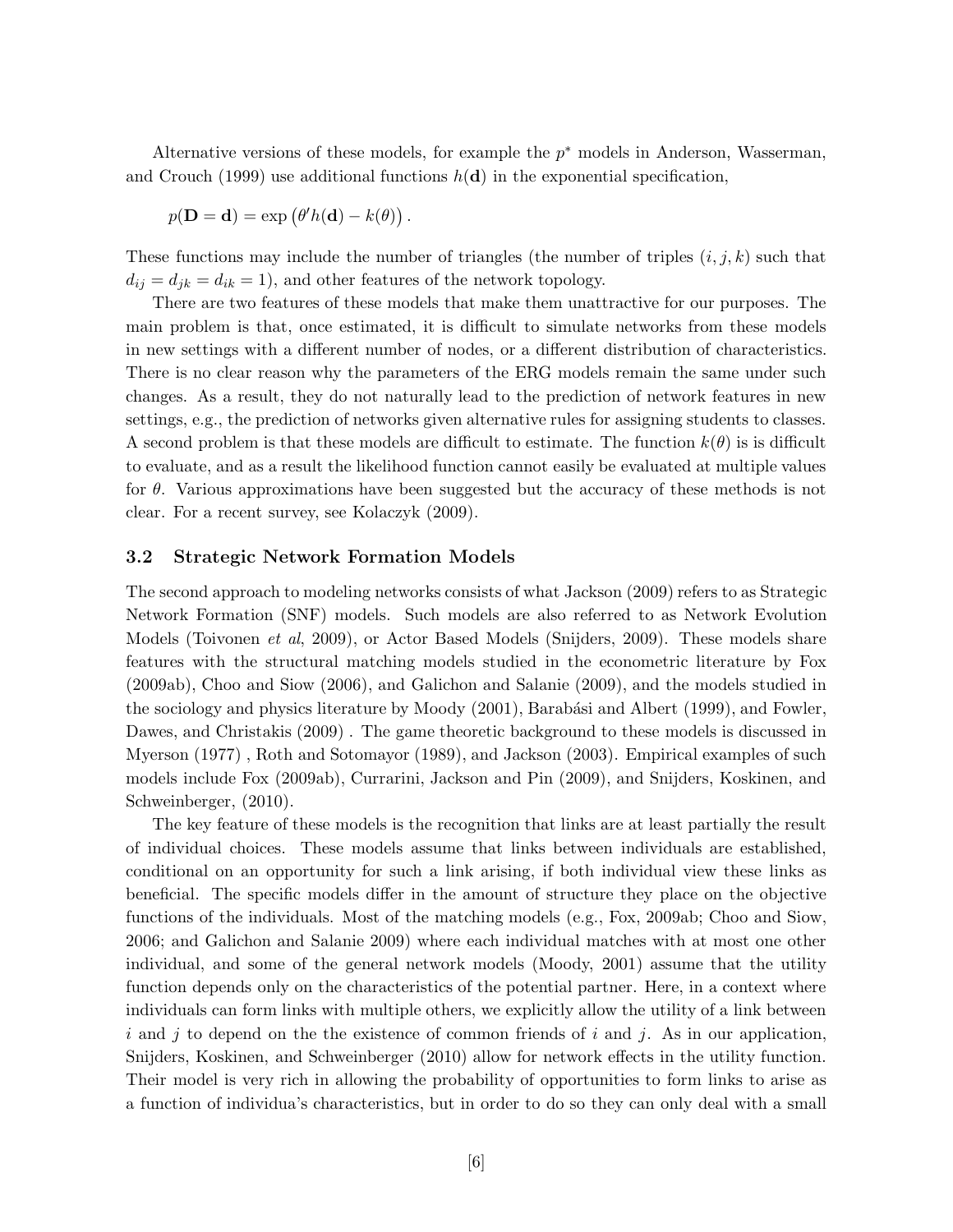number of nodes (their application has 32 individuals), and need multiple observations on the network over time.

## 4 The Model

There are three components to our model. The first component concerns the arrival of opportunities for the formation of links. Starting with a fixed population of N individuals or nodes, and an empty network, a sequence of opportunities or meetings (the "chances" in the terminology of Currarini, Jackson and Pin, 2009) arises. In each period a single pair of individuals is given the opportunity to form a link. The second component of the model determines whether a link gets formed or discontinued. Whether it does depends on the utility the two potential partners derive from such a link (the "choice" in the terminology of Currarini, Jackson and Pin, 2009b). The rule for forming a link may require that both potential partners derive positive net utility from the link, or there may be transfers so that a combination of the utilities determines whether the link is formed. The third part of the model consists of the preferences, in the form of a utility function relating the attributes of the potential partners and the current state of the network to the utility derived from a potential link. In the next three subsections we discuss these three aspects of the model.

### 4.1 Opportunities for Establishing Links

In our model there are T periods in the network formation, starting with an empty network. The total number of periods may be tied to the number of individuals in the network, N. In fact, when we implement the model the number of periods is exactly equal to the number of distinct pairs,  $T = (N \times (N-1)/2)$ . More generally, we may allow each pair of individuals to meet more than once, and there may be many periods, possibly an infinite number of them. When a pair of individuals is presented with an opportunity to evaluate a link, there are two possible states they may find themselves in. If they currently have no link, they must decide to form a link or not. If they currently have a link, they must decide whether or not to continue the link. This process leads to a slowly evolving network.

This decision to form or discontinue a link is assumed to be based on their characteristics, and on features of the current state of the network. Let  $D_t$  denote the value of the adjacency matrix, that is, the state of the network, at the end of period t, with  $D_0$  the empty network, with  $\mathbf{D}_{0,i,j} = 0$  for all  $(i, j)$ , and  $\mathbf{D} = \mathbf{D}_T$  the final network. In period t, two individuals, say individuals  $i$  and  $j$  have the opportunity to form or discontinue a link. The only possible change in the network in that period is in the values of the  $(i, j)$  (and, by symmetry, the  $(j, i)$ ) th element of  $\mathbf{D}_{t-1}$ . Thus, for  $(k, l) \neq (i, j)$  and  $(k, l) \neq (j, i)$ , it follows that  $D_{t, kl} = D_{t-1, kl}$ , whereas  $D_{t,ij}$  may differ from  $D_{t-1,ij}$ . In the next period a new pair of individuals gets the opportunity to consider a link. After T periods the network is complete.

In the current version of the model we assume  $T = N \cdot (N-1)/2$ , with a unique pair of individuals presented with an opportunity to evaluate the benefits of a link, so that each pair of individuals has exactly one opportunity to meet. The order in which the pairs meet is completely random. Because each pair meets only once, links, once established, will never get dissolved.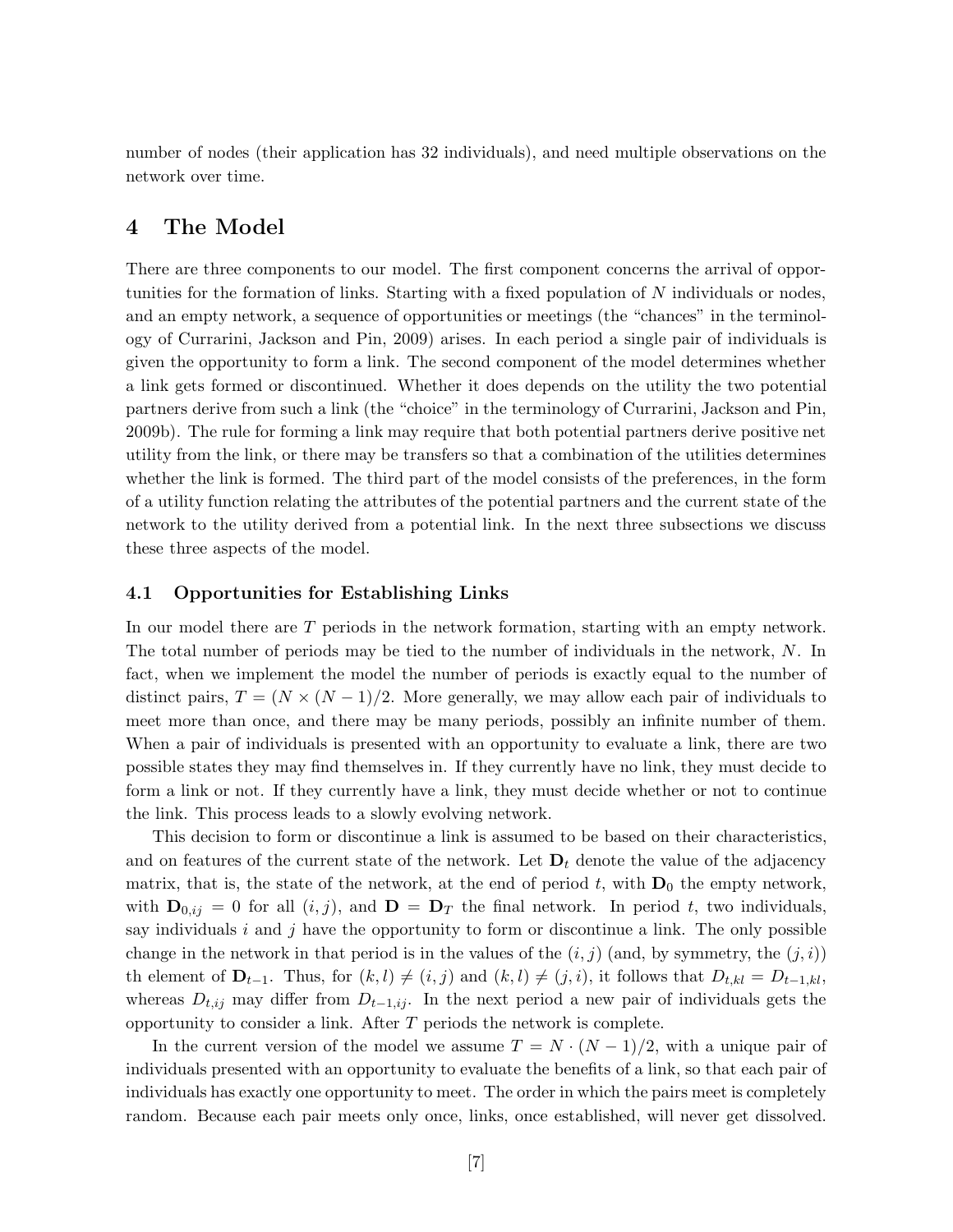Conceptually it is straightforward to extend the technology to allow for multiple meetings of pairs of individuals. If a pair of individuals has already formed a link, such subsequent opportunities can lead to the re-evaluation of the link, and through that channel to a severance of the existing link. If a new meeting takes place between individuals whose previous meeting did not result in a link, the change in the network status may lead the individual to reconsider and establish a link. The main restriction in extending the model to allow for multiple meetings between pairs is computational. A second extension involves allowing the probability of a meeting to depend on the current state of the network, or on characteristics of the individuals. Although in the absence of direct information on the sequence of meetings it may be difficult to separate the parameters from the technology of meetings from those of the preferences for links, such extensions may lead to additional flexibility of the models. These extensions may also make the assumption that individuals do not take into account possible future changes to the network more palatable.

### 4.2 Link Formation

The decision to form a link between a pair, at the point when they meet, is based on their stochastic utility. The utility, for individual i, of forming a link with j, depends on the characteristic of i, the characteristics of j, and the current state of the network, and the time period t in which they meet. Thus, if i and j meet in period t, with the state of the network at the beginning of period t equal to  $\mathbf{D}_{t-1}$ , the net utility for i of forming a link can be written, without loss of generality, as

$$
U_i(j|\mathbf{X},\mathbf{C},\mathbf{D}_{t-1},t).
$$

Similarly, the net utility for individual  $j$  of forming a link is

$$
U_j(i|\mathbf{X},\mathbf{C},\mathbf{D}_{t-1},t).
$$

Whether or not a link gets formed, or whether a link gets discontinued if already formed, depends on these two utilities. We consider three different link formation rules.

One possibility, and the one we focus on in the application, is the non-cooperative version. If i and j meet at in period t, they will form a link if both potential partners i and j see the link as increasing their utility:

$$
D_{t,ij} = 1
$$
 if  $U_i(j|\mathbf{X}, \mathbf{C}, \mathbf{D}_{t-1}, t) \ge 0$ , and  $U_i(j|\mathbf{X}, \mathbf{C}, \mathbf{D}_{t-1}, t) \ge 0$ . (4.3)

This is the link formation rule we will use in the application in Section 6.

A second link formation rule allows for cooperative behavior through the possibility of transfers:

$$
D_{t,ij} = 1 \quad \text{if} \quad \left( U_i(j|\mathbf{X}, \mathbf{C}, \mathbf{D}_{t-1}, t) + U_i(j|\mathbf{X}, \mathbf{D}_{t-1}, t) \right) \ge 0. \tag{4.4}
$$

Fox (2009ab) considers such matching models for marriage markets.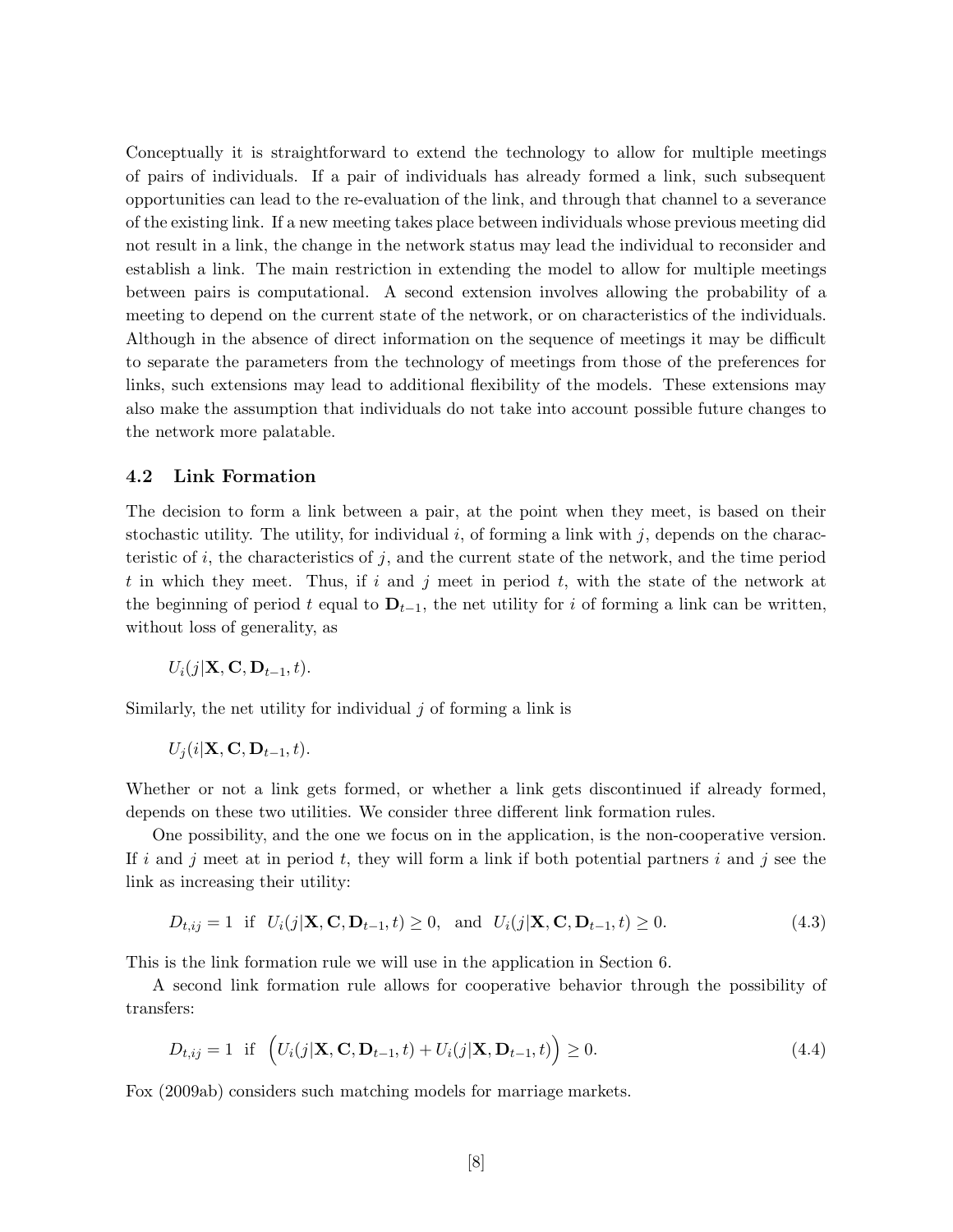More generally, one can allow for the possibility of partial transfers of utility, making the link formation an increasing function of both utilities, with some limited degree of substitutability:

$$
D_{t,ij} = 1 \quad \text{if} \quad g\Big(U_i(j|\mathbf{X}, \mathbf{C}, \mathbf{D}_{t-1}, t), U_i(j|\mathbf{X}, \mathbf{C}, \mathbf{D}_{t-1}, t)\Big) \ge 0. \tag{4.5}
$$

Both the non-cooperative version (4.3) and the cooperative version (4.4) are special cases of the general rule (4.5) . Although we focus in the current paper on settings with mutual friendships, often data are available on directed friendships where  $i$  may consider  $j$  a friend, but  $j$  need not consider i a friend. In such cases the value of  $D_{ij}$  may reflect the net benefits for i of being friends with j, not depending on the utility j attaches to a friendship with i.

### 4.3 Preferences

The first, and most important restriction we impose on the utility function is that it does not depend on t:

$$
U_i(j, \mathbf{X}, \mathbf{C}, \mathbf{D}, t) = U_i(j, \mathbf{X}, \mathbf{C}, \mathbf{D}).
$$
\n(4.6)

This is a crucial restriction. In the early periods of the game the adjacency matrix is still relatively sparse: few friendships have been established at that point. In deciding to evaluate the benefits of potential links, however, we assume that individuals do not anticipate future changes to the network. Given the current network, the probability of a link does not depend on whether the opportunity arose early (and therefore the network is likely to subsequently change) or late (when it the network is close to its final value). This restriction to myopic behavior is more plausible if the technology allows for multiple meetings between each pair of individuals, and it it allows for opportunities to sever existing links. See Jackson (2008) for more discussion on this and the link to the concept of pairwise stability of the resulting network. Relaxing this assumption is difficult. It would require individuals to take into account the likelihood of further links, and the impact such links would have on the utility of their own links. Problems concerning the presence of multiple equilibria would arise, as well as severe computational difficulties.

Next, we specify a parametric form for the stochastic utility function  $U_i(j, \mathbf{X}, \mathbf{D})$  in terms of some unknown preference parameters  $\theta$ . This follows in the econometric tradition established by McFadden (1981, 1984). Call this function  $U_i(j, \mathbf{X}, \mathbf{C}, \mathbf{D}, \varepsilon_{ij}; \theta)$ . In this expression  $\varepsilon_{ij}$ represents a component of the utility that is not observed by the econometrician. Combined with a parametric model for the joint distribution of the unobserved components  $\varepsilon_{ij}$  for all i and j, this leads to a parametric form for the probability of a link with individual j having positive net utility for individual i:

$$
P_i(j, \mathbf{X}, \mathbf{C}, \mathbf{D}; \theta) = \Pr\left(U_i(j, \mathbf{X}, \mathbf{D}, \mathbf{C}, \varepsilon_{ij}; \theta) > 0\right).
$$

The methods we suggest for inference work generally for any specification of the probability, although in practice we need to limit the dependence of the utility (and thus indirectly the dependence of the probability of a profitable link) on the state of the network. Here we discuss some of the restrictions we may impose on the utility function.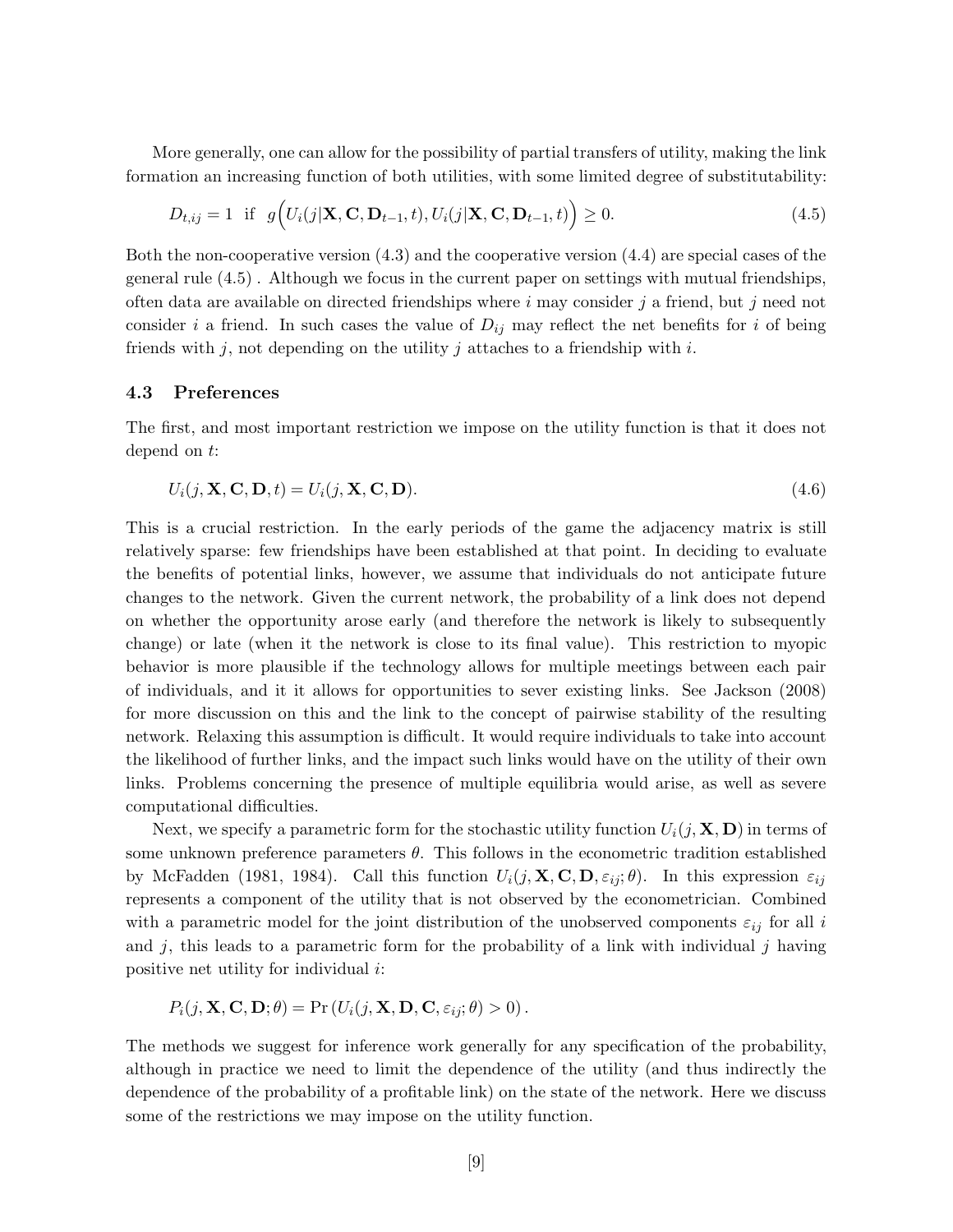First, we restrict the dependence of the utility function  $U_i(j, \mathbf{X}, \mathbf{C}, \mathbf{D}, \varepsilon_{ij}; \theta)$  on the current state of the network to be a function of the number of friends j already has,  $F_{jj}$ ; the degree of separation (distance, or geodesic),  $G_{ij}$ ; the match-specific covariate  $C_{ij}$ ; and a scalar stochastic term indexed by the match  $(i, j)$ . Moreover the dependence on the characteristics is only through the characteristics of  $i$  and  $j$  themselves:

$$
U_i(j, \mathbf{X}, \mathbf{D}, \mathbf{C}; \varepsilon_{ij}; \theta) = U\Big(X_i, X_j, F_{jj}, G_{ij}, C_{ij}, \varepsilon_{ij}; \theta\Big).
$$

The particular parametric form we use in the application in Section 6 is

$$
U(x_1, x_2, f_{22}, g_{12}, \epsilon; \theta) = \beta_0 + \beta'_1 x_2
$$
  
-(x<sub>1</sub> - x<sub>2</sub>)'\Omega(x<sub>1</sub> - x<sub>2</sub>)  
+ \alpha\_1 f\_{22} + \alpha\_2 f\_{22}^2 + \alpha\_3 \mathbf{1}\_{g\_{12}=2} + \alpha\_4 \mathbf{1}\_{g\_{12}=3}  
+ \delta C\_{ij} + \epsilon, (4.7)

where full parameter vector is  $\theta = (\beta_0, \beta_1, \Omega, \alpha)$ . There are four components to the utility function. First, individuals may have direct preferences over the attributes of the potential partners. This is captured by the  $\beta'_1 x_2$  term. More generally, the preferences of individual i for attributes of potential partners, captured by  $\beta - 1$ , may vary by characteristics of i, and we could model  $\beta_1$  as  $\beta_{i1} = B'x_i$ , leading the first term of the utility function to have the form  $x_i' B x_j$ . This component of the utility is similar to the way utility functions are specified in the analysis of the demand for differentiated products in the Industrial Organization literature (e.g., Ackerberg, Benkard, Berry, and Pakes, 2007), where  $x_j$  would capture characteristics of choice j and  $x_i$  would correspond to characteristics of the agent that affect the marginal utility of choice characteristics. A component of the utility function that is less familiar from the traditional econometric discrete choice literature is the second term,  $(x_1 - x_2)$ ' $\Omega(x_1 - x_2)$ . This term captures the disutility associated with differences in the characteristics between the two potential partners. The tendency of individuals to form links with individuals who are similar to them, referred to as homophily in the network literature (Jackson, 2009; Christakis and Fowler, 2009), has been found to be pervasive in social networks (e.g., Christakis and Fowler, 2009). In our specification  $\Omega$  is a diagonal matrix. The third component, including four terms, captures network effects. The utility is allowed to depend quadratically on the number of friends the alter already has,  $f_{22}$ , and whether the degree of separation is two or three. The first two terms simply capture that the utility of having  $j$  as a friend may depend on how many friends  $j$  has already. On the one hand, one may not want to have friends who have too many friends already, but on the other hand there may be benefits associated with having very popular friends. Including a quadratic function in the number of friends in the specification of the utility function allows us to potentially capture both effects. A common finding in the social network literature is that if i and j are friends, and j and k are friends, i and k are more likely to be friends than one would expect if links were formed randomly. The dependence of the utility function on attributes of the potential partners, and in particular the homophily, may already generate such patterns in the network, but  $\alpha_3$  and  $\alpha_4$  allow for more flexibility in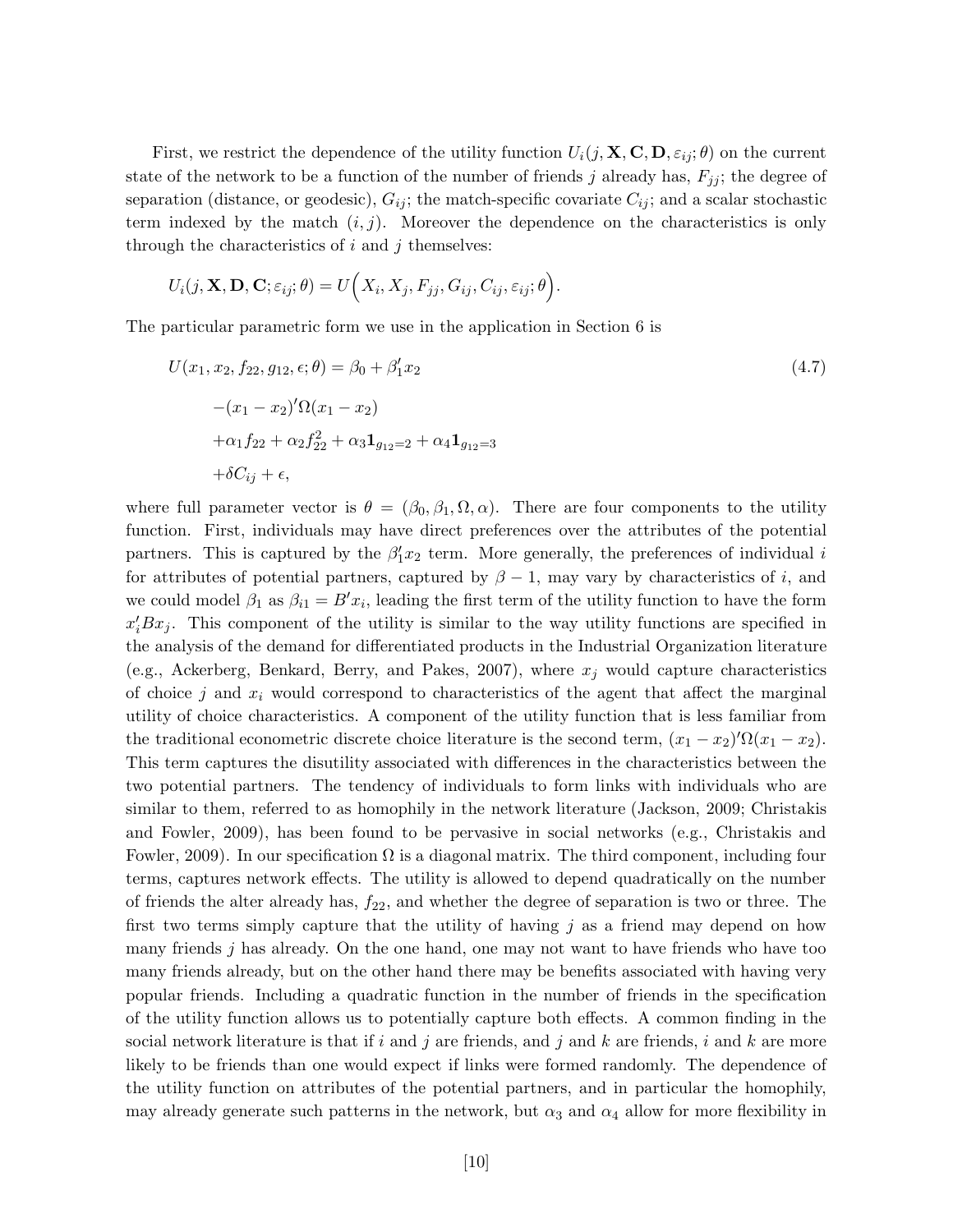generating patterns commonly observed in networks. Finally, the fourth component allows the utility of the link to depend directly on the link-specific characteristic  $C_{ij}$ .

As as second, more restrictive, specification we use

$$
U(x_1, x_2, f_{11}, f_{22}, f_{12}, g_{12}, \epsilon; \theta) = \beta_0 + \beta_1' x_2 - (x_1 - x_2)' \Omega(x_1 - x_2) + \delta C_{ij} + \epsilon.
$$
 (4.8)

Here we rule out network effects  $(\alpha_1 = \alpha_2 = \alpha_3 = \alpha_4 = 0)$ , so that the utility of a link between i and j depends only on characteristics of i and j, and not on the the degree of separation between  $i$  and  $j$ , or on how many friends they already have. This model is more in the spirit of the models used by Moody (2001) and Fox (2009ab), and so we will pay particular attention to the empirical evidence that the additional parameters that explicitly capture the network dependence, contribute substantially to the explanatory power of the model.

In the implementation below, we assume that the  $\epsilon_{ij}$  are independent across all pairs  $(i, j)$ , including independent of  $\varepsilon_{ji}$ , and that the  $\varepsilon_{ij}$  have a logistic distribution. We also assume that the  $\varepsilon_{ij}$  do not vary across meetings between the same pair. Thus, if individuals i and j meet more than once, their decision whether to form or dissolve a link may change over time. The reason for the difference in the decision comes from the changes in the network between meetings. This property implies that if the number of meetings  $T$  is infinitely large, so that all pairs meet at least once after the final network has been established, and if the sequence of networks converge, the final network will be pairwise stable (Jackson, 2008).

The assumption of a type I extreme value distribution for  $\epsilon_{ij}$  implies that the log odds of individual  $i$  being in favor of establishing the link is

$$
\ln\left(\frac{P_i(j, \mathbf{X}, \mathbf{C}, \mathbf{D}; \theta)}{1 - P_i(j, \mathbf{X}, \mathbf{C}, \mathbf{D}; \theta)}\right) = \beta_0 + \beta'_1 X_j - (X_i - X_j)\Omega(X_i - X_j)
$$

$$
+ \alpha_1 F_{jj} + \alpha_2 F_{jj}^2 + \alpha_3 \mathbf{1}_{G_{ij}=2} + \alpha_4 \mathbf{1}_{G_{ij}=3} + \delta C_{ij},
$$

where again

$$
P_i(j, \mathbf{X}, \mathbf{C}, \mathbf{D}; \theta) = \Pr\left(U_i(j, \mathbf{X}, \mathbf{D}, \mathbf{C}; \varepsilon_{ij}; \theta) > 0\right).
$$

As a result of the independence of the  $\varepsilon_{ij}$ , the probability of the establishment of a link between individuals  $i$  and  $j$  in period  $t$ , given their characteristics and given the current state of the network, and given that the opportunity for establishing a link between  $i$  and  $j$  arises in period t, is the product of the probabilities that both individuals perceive a net benefit from such a link:

$$
Pr(D_{t,ij} = 1 | X_i, X_j, \mathbf{D}_{t-1}, \mathbf{C}, (m_{1t}, m_{2t}) = (i, j))
$$
  
=  $P_i(j, \mathbf{X}, \mathbf{C}, \mathbf{D}_{t-1}; \theta) \cdot P_j(i, \mathbf{X}, \mathbf{C}, \mathbf{D}_{t-1}; \theta).$ 

### 4.4 The Likelihood Function

The model outlined above describes a stochastic mechanism for generating a network, given a population of N individuals, with characteristics  $X_1, \ldots, X_N$ , and given link characteristics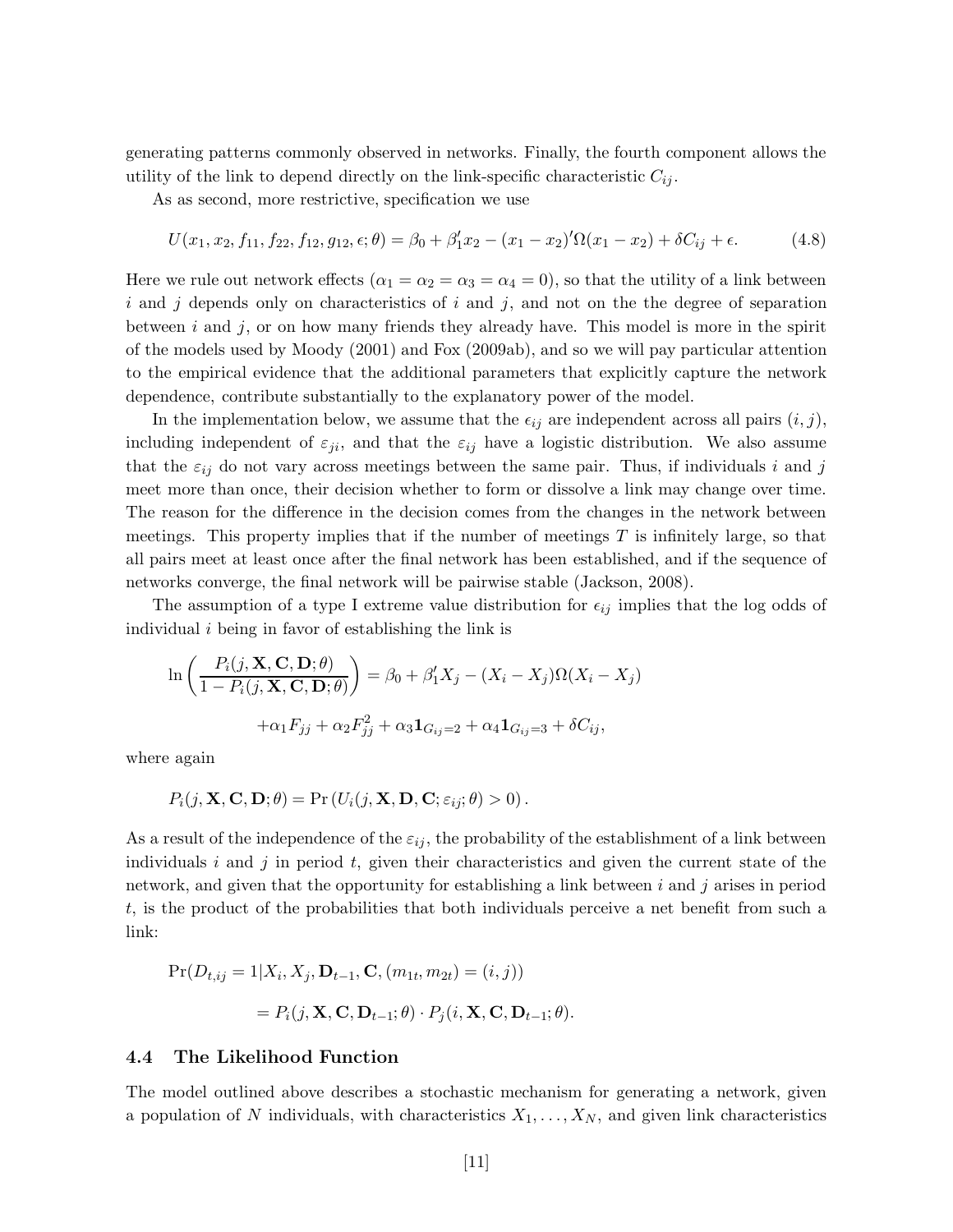$C_{ij}$ . Associated with a matrix of characteristics **X** and a matrix of match characteristics **C**, and conditional on a vector of parameters  $\theta$ , there is therefore a probability for the adjacency matrix D,

$$
\Pr(\mathbf{D}|\mathbf{X},\mathbf{C};\theta),
$$

leading to a likelihood function associated with the sample  $(D, X, C)$ ,

$$
\mathcal{L}(\theta|\mathbf{D}, \mathbf{X}, \mathbf{C}) = \Pr(\mathbf{D}|\mathbf{X}, \mathbf{C}; \theta).
$$

How can we analyze and estimate such models? The difficulty is that even in settings with only a moderate number of nodes and links, the likelihood function can be hard to evaluate directly.

To see this, let us rewrite the likelihood function in terms of the ordered meetings. Let M be the matrix of ordered meetings. The matrix **M** is an  $(N \cdot (N-1)/2) \times 2$  dimensional matrix, with t-th row  $m_t$  a pair of indices,  $m_t = (m_{t1}, m_{t2})$ , such that  $m_{t1}, m_{t2} \in \{1, ..., N\}$ . The set of possible values for M, denoted by M, has  $(N \cdot (N-1)/2)$ ! distinct elements.

First we construct the augmented data likelihood function  $Pr(\mathbf{D}, \mathbf{M}|\mathbf{X}, \mathbf{C}; \theta)$ . In order to get the observed data likelihood function we then sum over the distribution of opportunities M:

$$
\mathcal{L}(\theta|\mathbf{D},\mathbf{X},\mathbf{C})=\Pr(\mathbf{D}|\mathbf{X},\mathbf{C};\theta)=\sum_{\mathbf{M}\in\mathbb{M}}\Pr(\mathbf{M}|\mathbf{X},\mathbf{C};\theta)\cdot\Pr(\mathbf{D}|\mathbf{M},\mathbf{X},\mathbf{C};\theta).
$$

A key observation is the fact that, given M and D, we can recover the entire sequence of networks,  $\mathbf{D}_0$ ,  $\mathbf{D}_1$ , ...,  $\mathbf{D}_{N\cdot(N+1)/2-N}$ , and thus recover the full set of decisions faced and made by each agent. First let us look at the augmented data likelihood of a sequence of networks and opportunities. Let  $M_t$  be the  $t \times 2$ -dimensional matrix containing the first t rows of M, so that  $M_{N \cdot (N+1)/2-N} = M$ , and let  $M_0 = 0$ . Then the complete data likelihood function is

$$
Pr(\mathbf{D}, \mathbf{M}|\mathbf{X}, \mathbf{C}; \theta) = Pr(\mathbf{D}_0, \mathbf{D}_1, \dots, \mathbf{D}_{N \cdot (N-1)/2}, \mathbf{M}_1, \dots, \mathbf{M}_{N \cdot (N-1)/2}|\mathbf{X}, \mathbf{C}; \theta)
$$

$$
= \prod_{t=1}^{N \cdot (N-1)/2} \Pr(\mathbf{M}_t | \mathbf{D}_{t-1}, \mathbf{M}_{t-1}, \mathbf{X}; \theta) \cdot \Pr(\mathbf{D}_t | \mathbf{D}_{t-1}, \mathbf{M}_t, \mathbf{X}, \mathbf{C}; \theta)
$$
  
\n
$$
= \Pr(\mathbf{M}) \cdot \prod_{t=1}^{N \cdot (N-1)/2} \Pr(\mathbf{D}_t | \mathbf{D}_{t-1}, \mathbf{M}_t, \mathbf{X}, \mathbf{C}; \theta)
$$
  
\n
$$
= \Pr(\mathbf{M}) \cdot \prod_{t=1}^{N \cdot (N-1)/2} \left\{ \left( P_{m_{t1}}(m_{t2}, \mathbf{X}, \mathbf{C}, \mathbf{D}_t; \theta) \cdot P_{m_{t2}}(m_{t1}, \mathbf{X}, \mathbf{C}, \mathbf{D}_t; \theta) \right)^{D_{m_{t1}, m_{t2}}} \right\}
$$
  
\n
$$
\times \left( 1 - P_{m_{t1}}(m_{t2}, \mathbf{X}, \mathbf{C}, \mathbf{D}_t; \theta) \cdot P_{m_{t2}}(m_{t1}, \mathbf{X}, \mathbf{C}, \mathbf{D}_t; \theta) \right)^{1 - D_{m_{t1}, m_{t2}}} \right\}
$$

The marginal (or conditional) probability of the sequence of meetings is simply

$$
Pr(\mathbf{M}) = Pr(\mathbf{M}|\mathbf{X}, \mathbf{C}) = \frac{1}{(N \cdot (N-1)/2)!}.
$$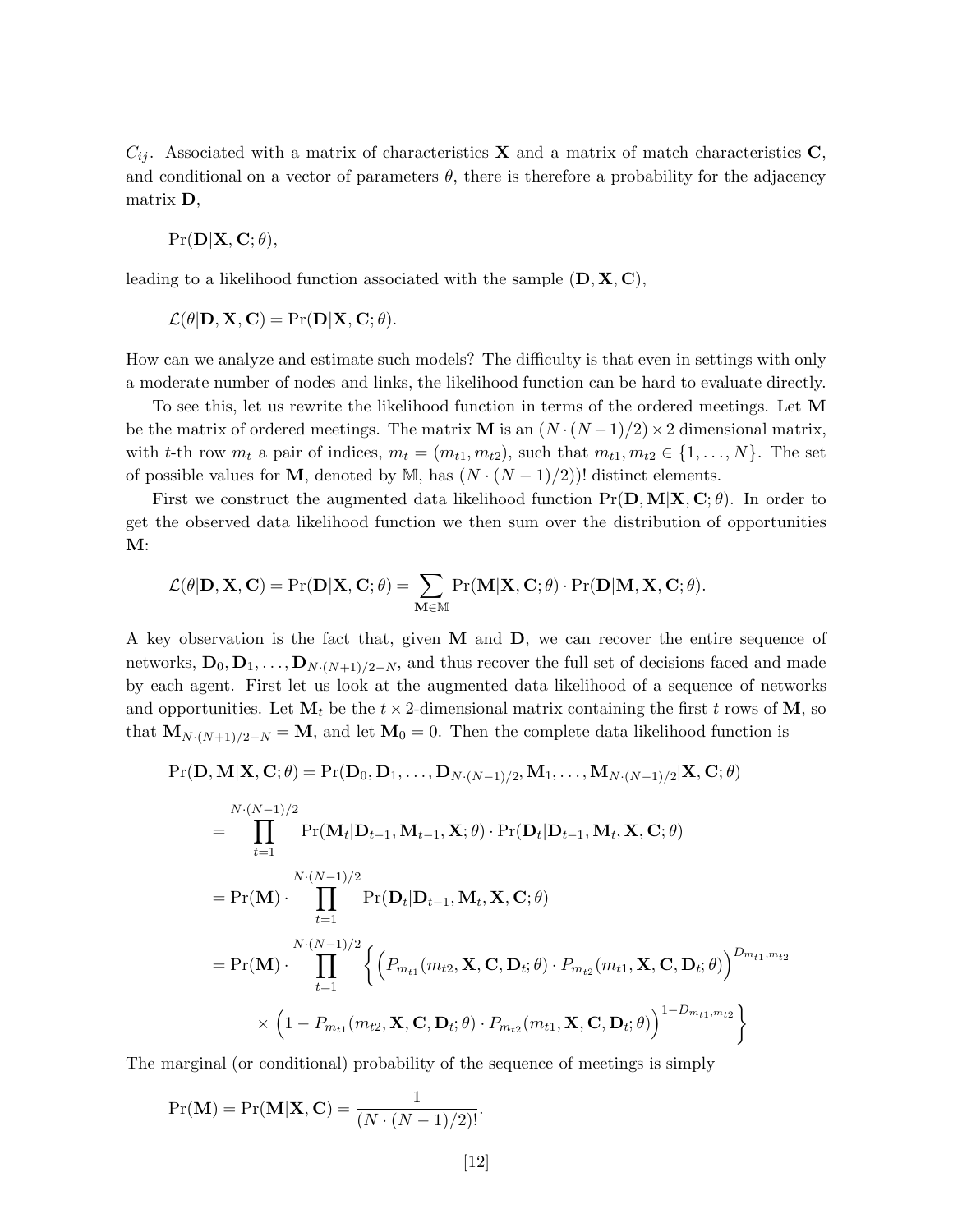Hence the (observed data) likelihood function is

$$
\mathcal{L}(\theta|\mathbf{D}, \mathbf{X}, \mathbf{C}) = \Pr(\mathbf{D}|\mathbf{X}, \mathbf{C}; \theta) = \sum_{\mathbf{M} \in \mathbb{M}} \Pr(\mathbf{M}|\mathbf{X}, \mathbf{C}; \theta) \cdot \Pr(\mathbf{D}|\mathbf{M}, \mathbf{X}, \mathbf{C}; \theta)
$$
(4.9)

$$
= \frac{1}{(N \cdot (N-1)/2)!} \cdot \sum_{\mathbf{M} \in \mathbb{M}} \left[ \prod_{t=1}^{N \cdot (N-1)/2} \left\{ \left( P_{m_{t1}}(m_{t2} \mathbf{X}, \mathbf{C}, \mathbf{D}_{t}; \theta) \cdot P_{m_{t2}}(m_{t1}, \mathbf{X}, \mathbf{C}, \mathbf{D}_{t}; \theta) \right)^{D_{m_{t1}, m_{t2}}} \right\} \times \left( 1 - P_{m_{t1}}(m_{t2}, \mathbf{X}, \mathbf{C}, \mathbf{D}_{t}; \theta) \cdot P_{m_{t2}}(m_{t1} \mathbf{X}, \mathbf{C}, \mathbf{D}_{t}; \theta) \right)^{1 - D_{m_{t1}, m_{t2}}} \right\} \right].
$$

The likelihood function is a sum over  $(N \cdot (N-1)/2)!$  terms, each of which is a product over  $(N \cdot (N-1)/2)$  factors. In our application the number of nodes is  $N = 669$ , so that directly evaluating the likelihood function is not feasible. We therefore use simulation methods.

Note that these difficulties in evaluating the likelihood function with network effects would not arise if the network effects were not present (all the parameters  $\alpha_k$  equal to zero). If the probability of a link between i and j depends only on the characteristics of the individuals i and  $j$ , and not on the current state of the network, the order of meetings does not matter, and calculating the log likelihood function for a given value of the parameters is straightforward. In that case

$$
P(i(j|\mathbf{X}, \mathbf{C}, \mathbf{D}; \theta) = P(X_i, X_j, C_{ij}; \theta),
$$

and we can write the likelihood function as

$$
\mathcal{L}(\theta|\mathbf{D}, \mathbf{X}, \mathbf{C}) =
$$
\n
$$
\prod_{i=1}^{N-1} \prod_{j=i+1}^{N} \left( P(X_i, X_j, C_{ij}; \theta) P(X_j, X_i, C_{ij}; \theta) \right)^{D_{ij}} \left( 1 - P(X_i, X_j, C_{ij}; \theta) P(X_j, X_i, C_{ij}; \theta) \right)^{1 - D_{ij}}.
$$

Although the number of factors in the likelihood function is larger than the sample size  $(N \cdot$  $(N-1)/2$ , this likelihood function is straightforward to work with, and standard properties apply.

### 5 Markov-Chain-Monte-Carlo Methods

A key insight is that the likelihood function for the model with network effects would be easier to evaluate if we knew the history of opportunities, and, by implication, the history of the network formation. Snijders, Koskinen and Schweinberger (2010) exploit this in a setting with repeated observations on a network.

We exploit this by imputing the unobserved sequence of meetings in a Bayesian approach. The Markov-Chain-Monte-Carlo algorithm consists of two parts. Given the parameters  $\theta$ and the observed data, and given an initial value for the sequence of meetings  $M$ , we use a Metropolis-Hastings step to update the sequence of meetings. In the second step, given the sequence of meetings, parameters and data we update the vector of parameters, again in a Metropolis-Hastings step. Let  $(\theta_k, \mathbf{M}_k)$  denote the sequence of values in the chain. We describe these two steps in more detail in the next two subsections.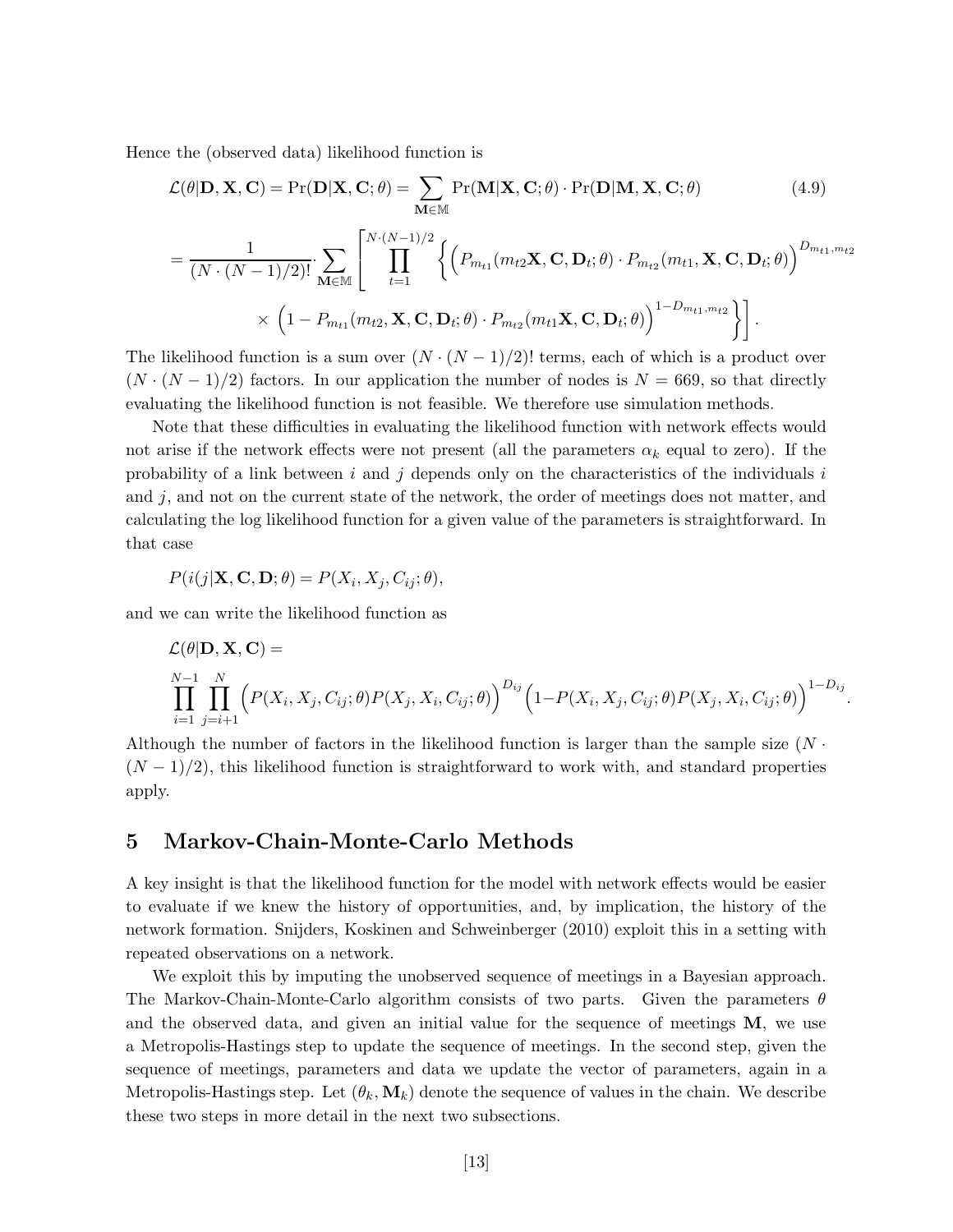### 5.1 Drawing from the Posterior Distribution of the Parameters Given the Augmented Data

Let the prior distribution for  $\theta$  be  $p(\theta)$ . (We will use independent Gaussian prior distributions for all elements of  $\theta$ , centered at zero, and with unit variance, but the algorithms apply more generally.) Then, given the augmented data  $(X, C, D, M_k)$ , including the imputed sequence of meetings  $M_k$ , and given a current value for the parameters  $\theta_k$ , we draw  $\theta$  from a candidate distribution  $q_{\theta}(\theta|\theta_k, \mathbf{X}, \mathbf{C}, \mathbf{D}, \mathbf{M}_k)$ . We then calculate the ratio

$$
\rho_{\theta}(\theta, \theta_k, \mathbf{X}, \mathbf{C}, \mathbf{D}, \mathbf{M}_k) = \min \left\{ 1, \frac{\Pr(\mathbf{D} | \mathbf{M}_k, \mathbf{X}, \mathbf{C}; \theta) \cdot p(\theta) \cdot q_{\theta}(\theta_k | \theta, \mathbf{X}, \mathbf{C}, \mathbf{D}, \mathbf{M}_k)}{\Pr(\mathbf{D} | \mathbf{M}, \mathbf{X}, \mathbf{C}; \theta_k) \cdot p(\theta_k) \cdot q_{\theta}(\theta | \theta_k, \mathbf{X}, \mathbf{C}, \mathbf{D}, \mathbf{M}_k)} \right\}.
$$

As the candidate distribution  $q_{\theta}(\theta|\theta_k, \mathbf{X}, \mathbf{C}, \mathbf{D}, \mathbf{M}_k)$  we take a gaussian distribution:

$$
q_{\theta}(\theta | \theta_k, \mathbf{X}, \mathbf{C}, \mathbf{D}, \mathbf{M}_k) \sim \mathcal{N}(\theta_k, \Sigma),
$$

where  $\Sigma$  is a positive definite matrix. (In the application we run an initial chain with a diagonal matrix  $\Sigma$  and then choose  $\Sigma$  proportional to the covariance matrix of  $\theta$  based on the results from that initial chain.) As a result of the choice of  $q_{\theta}(\cdot)$  it follows that

$$
q_{\theta}(\theta_k | \theta, \mathbf{X}, \mathbf{C}, \mathbf{D}, \mathbf{M}_k) = q_{\theta}(\theta | \theta_k, \mathbf{X}, \mathbf{C}, \mathbf{D}, \mathbf{M}_k),
$$

which implies that the candidate distribution  $q_{\theta}(\cdot|\cdot)$  drops out of the expression for the transition probability  $\rho_{\theta}(\cdot)$ , leaving us with

$$
\rho_{\theta}(\theta, \theta_k, \mathbf{X}, \mathbf{C}, \mathbf{D}, \mathbf{M}_k) = \min \left\{ 1, \frac{\Pr(\mathbf{D}|\mathbf{M}_k, \mathbf{X}; \theta) \cdot p(\theta)}{\Pr(\mathbf{D}|\mathbf{M}_k, \mathbf{X}; \theta_k) \cdot p(\theta_k)} \right\}.
$$

The mcmc chain jumps to the new value with probability  $\rho_{\theta}(\theta, \theta_k, \mathbf{X}, \mathbf{C}, \mathbf{D}, \mathbf{M}_k)$ , so that the new value is

$$
\theta_{k+1} = \begin{cases} \theta & \text{with probability } \rho_\theta(\theta, \theta_k, \mathbf{X}, \mathbf{C}, \mathbf{D}, \mathbf{M}_k), \\ \theta_k & \text{with probability } 1 - \rho_\theta(\theta, \theta_k, \mathbf{X}, \mathbf{C}, \mathbf{D}, \mathbf{M}_k). \end{cases}
$$

### 5.2 Updating the Sequence of Opportunities

Now consider imputing  $M_{k+1}$  given current  $\theta_k$  and given the data D, X, and C, and the currently imputed  $\mathbf{M}_k$ . The conditional probability for a value M given the data  $(\mathbf{X}, \mathbf{C}, \mathbf{D})$ and the current value of the parameter  $\theta_k$  is

$$
\Pr(\mathbf{M}|\mathbf{D},\mathbf{X},\mathbf{C};\theta_k) = \frac{\Pr(\mathbf{M}) \cdot \Pr(\mathbf{D}|\mathbf{M},\mathbf{X},\mathbf{C};\theta_k)}{\Pr(\mathbf{D}|\mathbf{X},\mathbf{C};\theta_k)}.
$$

We draw a potential new value M from a distribution  $q_{\mathbf{M}}(\mathbf{M}|\mathbf{M}_k,\mathbf{X},\mathbf{C},\mathbf{D};\theta_k)$ . Then define the transition probability

$$
\rho_{\mathbf{M}}(\mathbf{M}, \mathbf{M}_k, \mathbf{X}, \mathbf{C}, \mathbf{D}, \theta_k) = \min \left\{ 1, \frac{\Pr(\mathbf{D}|\mathbf{M}, \mathbf{X}, \mathbf{C}; \theta_k) \cdot \Pr(\mathbf{M}) \cdot q_{\mathbf{M}}(\mathbf{M}_k|\mathbf{M}, \mathbf{X}, \mathbf{C}, \mathbf{D}, \theta_k)}{\Pr(\mathbf{D}|\mathbf{M}_k, \mathbf{X}, \mathbf{C}; \theta_k) \cdot \Pr(\mathbf{M}_k) \cdot q_{\mathbf{M}}(\mathbf{M}|\mathbf{M}_k, \mathbf{X}, \mathbf{C}, \mathbf{D}, \theta_k)} \right\}.
$$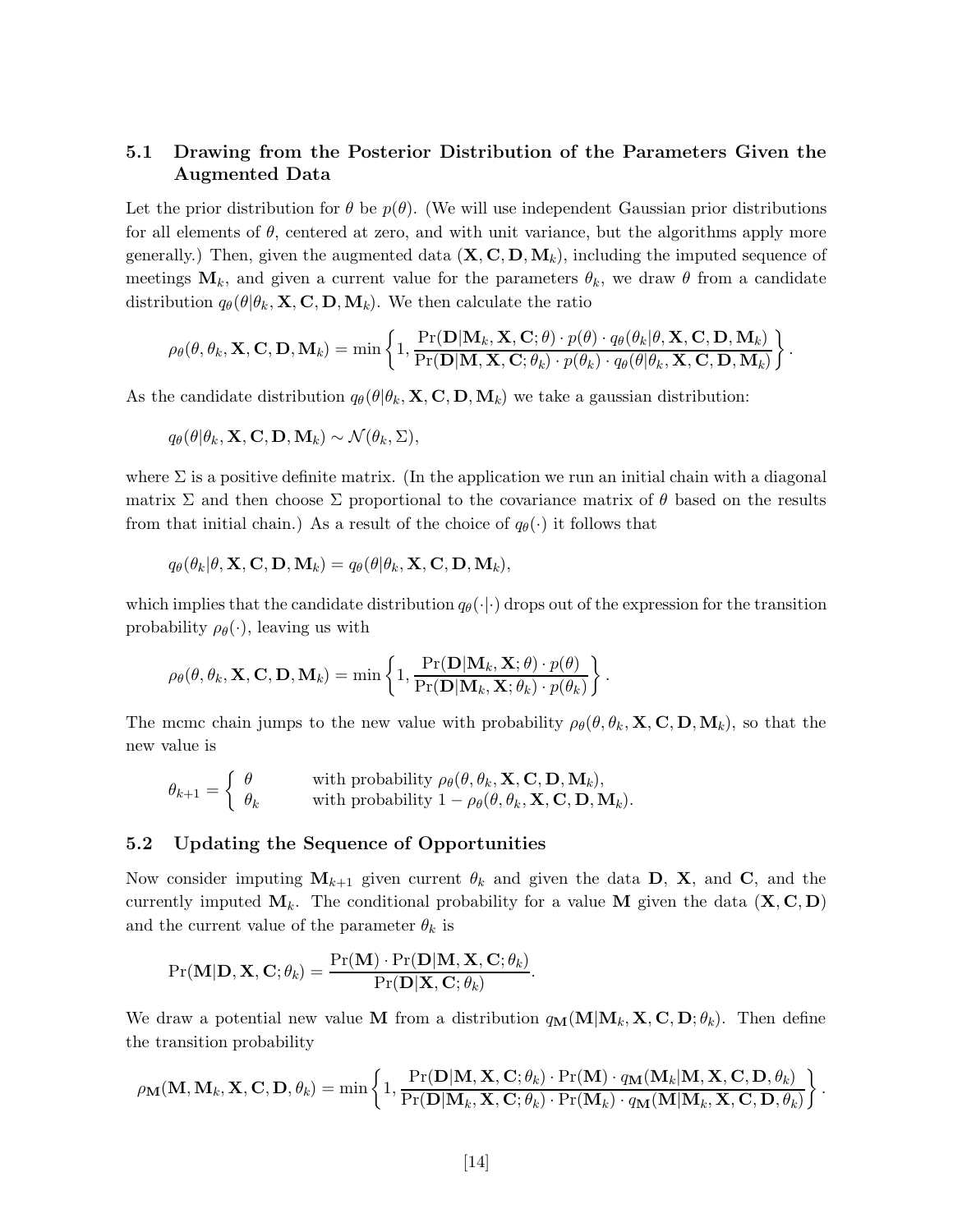With the marginal distribution of M uniform on M, so that  $Pr(\mathbf{M}) = Pr(\mathbf{M}_k)$ , this transition probability simplifies to

$$
\rho_{\mathbf{M}}(\mathbf{M}, \mathbf{M}_k, \mathbf{X}, \mathbf{C}, \mathbf{D}, \theta_k) = \min \left\{ 1, \frac{\Pr(\mathbf{D}|\mathbf{M}, \mathbf{X}, \mathbf{C}; \theta_k) \cdot q_{\mathbf{M}}(\mathbf{M}_k|\mathbf{M}, \mathbf{X}, \mathbf{C}, \mathbf{D}, \theta_k)}{\Pr(\mathbf{D}|\mathbf{M}_k, \mathbf{X}, \mathbf{C}; \theta_k) \cdot q_{\mathbf{M}}(\mathbf{M}|\mathbf{M}_k, \mathbf{X}, \mathbf{C}, \mathbf{D}, \theta_k)} \right\}
$$

.

For the candidate distribution  $q_M(M|M_k, X, C, D; \theta_k)$  we random re-order a fraction  $p_M$  of the elements of  $M_k$ . (In the application we fix  $p_M = 0.01$ , so that 2,234 out of the 223,446 meetings are randomly reordered. The fraction  $p_M = 0.01$  is set by trial and error so that the jump probabilities are not too high or too low on average, aiming for a jump probability of 0.4.) This choice of  $q_M(\cdot)$  implies that the candidate distribution is symmetric in M and  $\mathbf{M}_k$ , implying  $q_{\mathbf{M}}(\mathbf{M}|\mathbf{M}_k,\mathbf{X},\mathbf{C},\mathbf{D};\theta_k) = q_{\mathbf{M}}(\mathbf{M}_k|\mathbf{M},\mathbf{X},\mathbf{C},\mathbf{D};\theta_k)$ , so that the expression for the transition probability is free of dependence on the candidate distribution  $q_{\mathbf{M}}(\cdot|\cdot)$ :

$$
\rho_{\mathbf{M}}(\mathbf{M}, \mathbf{M}_k, \mathbf{X}, \mathbf{C}, \mathbf{D}, \theta_k) = \min \left\{ 1, \frac{\Pr(\mathbf{D}|\mathbf{M}, \mathbf{X}, \mathbf{C}; \theta_k)}{\Pr(\mathbf{D}|\mathbf{M}_k, \mathbf{X}, \mathbf{C}; \theta_k)} \right\}.
$$

The mcmc chain jumps to the new value with probability  $\rho_M(\mathbf{M}, \mathbf{M}_k, \mathbf{X}, \mathbf{C}, \mathbf{D}, \theta_k)$ , so that the new value is

$$
\mathbf{M}_{k+1} = \left\{ \begin{array}{ll} \mathbf{M} & \text{with probability } \rho_{\mathbf{M}}(\mathbf{M}, \mathbf{M}_k, \mathbf{X}, \mathbf{C}, \mathbf{D}, \theta_k), \\ \mathbf{M}_k & \text{with probability } 1 - \rho_{\mathbf{M}}(\mathbf{M}, \mathbf{M}_k, \mathbf{X}, \mathbf{C}, \mathbf{D}, \theta_k). \end{array} \right.
$$

# 6 An Application to High School Friendships

In this section, we we estimate the model for network formation on a network of friendships among high school students. We estimate the specific parametric model with utility function

$$
U(x_1, x_2, f_{22}, g_{12}, \epsilon; \theta) = \beta_0 + \beta'_1 x_2 - (x_1 - x_2)' \Omega(x_1 - x_2)
$$

$$
+ \alpha_1 f_{22} + \alpha_2 f_{22}^2 + \alpha_3 \mathbf{1}_{g_{12}=2} + \alpha_4 \mathbf{1}_{g_{12}=3}
$$

$$
+ \delta C_{ij} + \epsilon,
$$

with a type I extreme value distribution for the  $\varepsilon$ , independent across all pairs of students. We assume there are  $T = N \cdot (N + 1)/2 - N$  periods in the network formation phase, with each pair of individuals having a single opportunity to establish a link. Links are formed if both potential partners derive net positive utility from the link. There are no utility transfers in the model. We also estimate a restricted version of this model with no network effects, where  $\alpha_1 = \alpha_2 = \alpha_3 = \alpha_4 = 0$ . We refer to this as the covariates-only model or the no-network-effects model.

We will first estimate these two models using mcmc methods. Next we investigate the fit of the model, focusing on network features such as clustering, the degree or distance distribution, and the distribution of the number of friendships or links. We assess the fit by comparing the actual feature, e.g., the clustering coefficient, to the predictive distribution of the clustering coefficient given the data. Third, we predict the effect, on the network characteristics, of an alternative distribution of characteristics, corresponding to making all classrooms single sex, so that the number of classes in common for pairs of students of different sex is zero.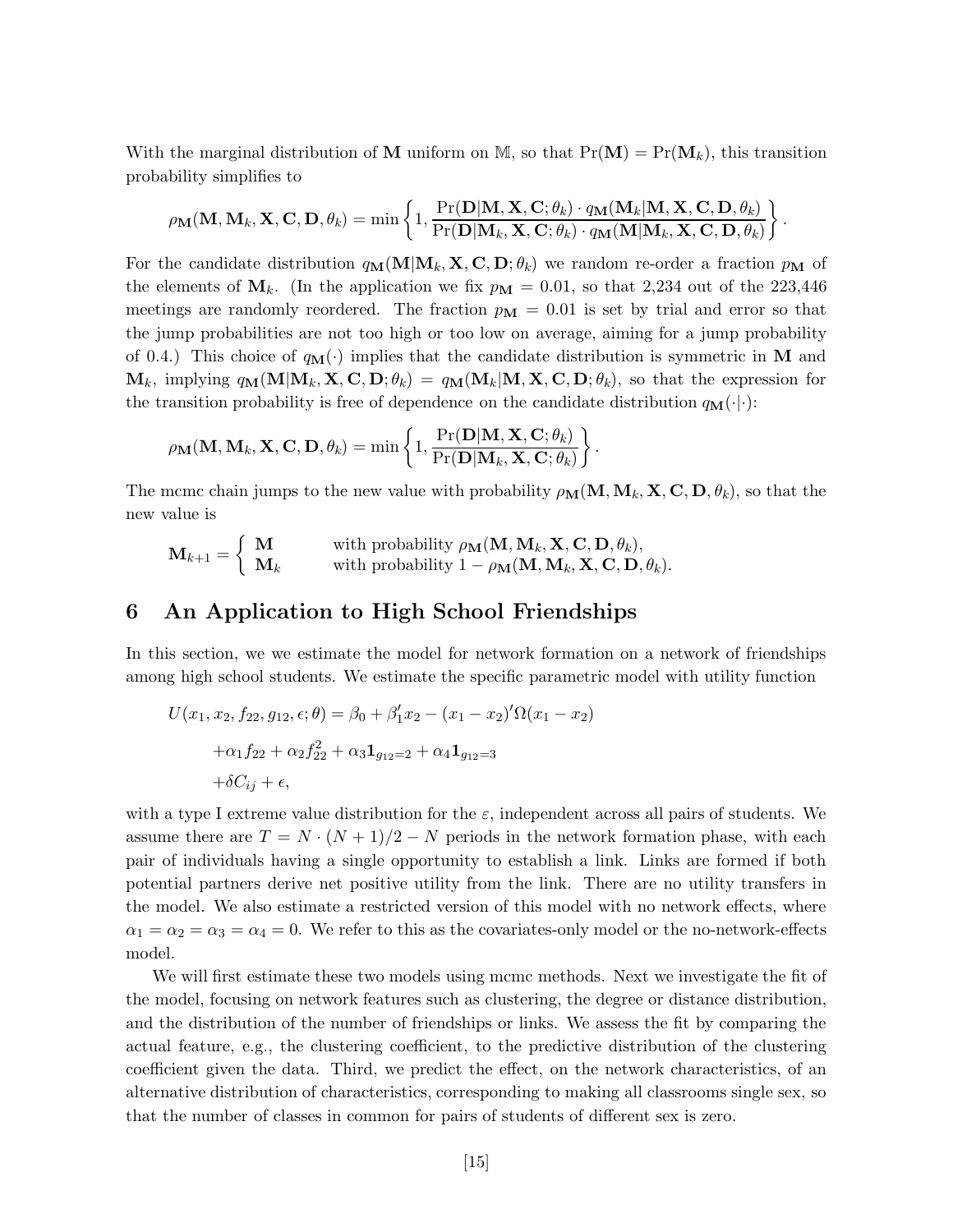### 6.1 Data

The data are from a single school in the AddHealth data set. The data set contains information on 669 students (nodes) in this school, and a total of 1,541 friendships (links), out of a set of 223,446 pairs of distinct students. We use four student characteristics, an indicator for sex (0 for male, 1 for female), grade (ranging from 8 to 13), age (ranging from 13.3 to 21.3), and an indicator for participation in sports. We also use a match-specific characteristic,  $C_{ij}$ , the number of classes individuals  $i$  and  $j$  have in common. When estimating the model we subtract 10 from the grade and 17 from the age variables.

Table 1 presents some summary statistics for the 669 students. Table 2 presents some summary statistics for the 223,446 pairs. Table 3 gives the triangle census of the network and the overall clustering coefficient. (The overall clustering coefficient is calculated as the ratio of the number of distinct triples with three friendships to the number of distinct triples with at least two friendships.) Given that the number of individuals in our sample is 669 and given that there are 1,541 links, if the links were formed completely randomly, the expected number of triangles with three edges would be 16.3, and the clustering coefficient would be 0.0023. In the actual network there are 656 triangles with three edges, and the clustering coefficient is 0.083, much higher than can be explained by completely random formation of links. The finding that there are many more triangles in the actual network than in a corresponding random network is common in the network literature, and developing models that are consistent with such clustering is one of the challenges facing researchers.

Table 4 presents summary statistics on the degree distribution. On average, students have 4.6 friends. Out of the full population of 669 students, 70 students have no friends in the grades surveyed. There is one student with seventeen, and one with eighteen friends. The two modes of the distribution of the number of friends are 4 and 5.

Table 5 provides statistics on the distribution of the degree of separation or geodesic. There is one large community, comprising 579 of the 669 students in the sample. The remaining 120 students consist of 70 students with no friends in the sample, 8 pairs, and 1 groups of four.

### 6.2 Estimation and Inference

We estimate two versions of the model in 4.7. First, the model with all network parameters fixed at zero (the "no-network-effects" model, or the "covariates-only" model), and then the model allowing for network effects (the "network-effects" model). For the covariates-only model we use two estimation methods. First, we calculate the maximum likelihood estimates. As discussed in Section 4.4, in the model without network effects we can evaluate the likelihood function relatively easily. Next we approximate the posterior distribution for the parameters in the covariates-only model. There are a couple of reasons for focusing on posterior distributions. One is computational. Obtaining draws from the posterior distribution is easier than evaluating the likelihood function. Second, ultimately our goal is to predict features of the network given chances in the distribution of the characteristics of the individuals, and for such a prediction problem Bayesian methods are particularly well suited.

We use independent normal prior distributions on all parameters, with prior mean equal to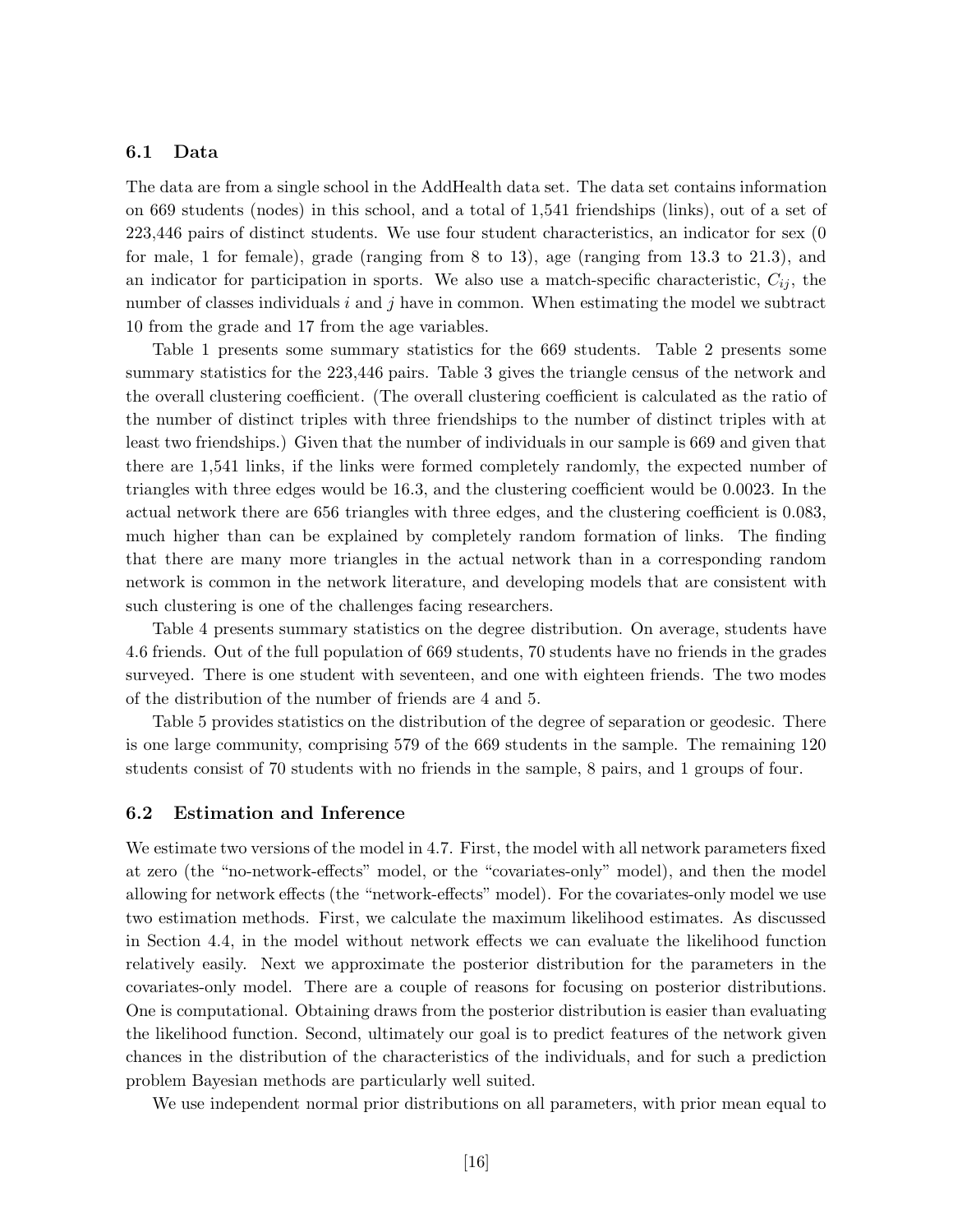zero, and prior variance equal to one. For both versions of the model we run one initial mcmc chain with 1,000 iterations. We fit a multivariate normal distribution to the output from these chains, after taking out the first 500 iterations. We then randomly draw 10 starting values for  $\theta$ from this normal distribution, after multiplying the variance by 100 to ensure that the starting values are dispersed relative to the posterior distribution. We run the ten mcmc chains until, for all fourteen (full model with network effects) or ten (covariates only model) parameters, the ratio of the between-chain-variance of the ten chain means, and average of the ten withinchain-variances, is less than 0.1, following the suggestion in Gelman and Rubin (1992). Table 6 presents summary statistics for the posterior distribution. Prior to the estimation, we normalize two of the two covariates, subtracting 10 from the grade and 17 from the age.

There are a couple of interesting observations from the posterior distributions. First, the link-specific variable, the number of classes potential friends have in common, with parameter  $\delta$ is very important in explaining friendship patterns. Each additional class in common increases the log odds ratio of friendship by approximately 0.12. Note that friends have on average 2.1 classes in common, and non-friends have on average 0.6 classes in common. Conditional on that grade, age, sex and sports participation are only moderately predictive of friendships.

Second, the homophily effects as captured by  $\Omega$  are substantial, for all four covariates.

Third, network effects are very important. The number of friends a potential friend already has,  $F_{jj}$ , is somewhat important, with people preferring, everything else equal, friends who do not have many friends yet. Much more important though is the distance between individuals in the current network. If potential friends already have friends in common, the log odds go up by 2.66, and even if the degree of separation or geodesic distance is three (some friends of  $i$ have friends in common with j), the log odds goes up by 1.22. Compared to the effect of the covariates and the number of classes in common, these effects are large.

### 6.3 Goodness of Fit

Here we look at the two estimated models and compare features of the predicted networks with actual features of the network to assess the goodness of fit. We focus on three features of the network.

First, we focus on the triangle census and the clustering coefficient. The results are presented in Table 3. The model with the covariates only does a poor job in replicating the clustering present in the actual network. This model predicts that there would be very few full triangles (39.0), compared to the 656 triangles in the actual network. The model with the network effects predicts 459.6 triangles, ten times as much as the model without network effects, although still a little less than the actual number of closed triangles.

Second, we look at the degree distribution, that is, the distribution of the number of friends each individual has. The results are presented in Table 4 and in Figure 1a-c. Not surprisingly, both models predict accurately the mean number of friendships. The model with network effects does slightly better than the model with only covariates in terms of matching the dispersion of the distribution.

Third, we compare the distribution of the geodesic or degree of separation. The results are presented in Table 5 and in Figure 2a-c. Here the model with network effects does a considerably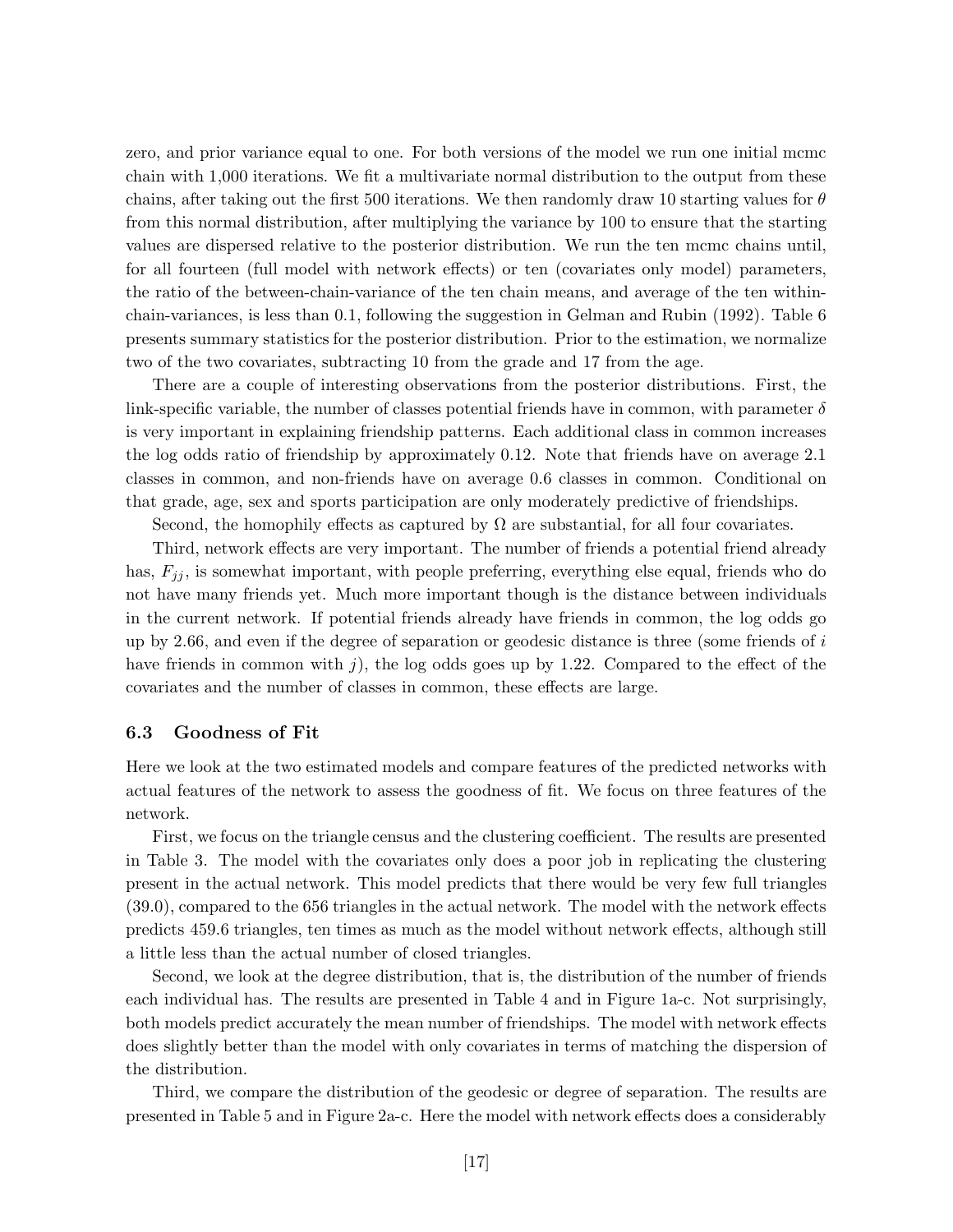better job than the model with covariates only. The model with covariates under predicts the number of pairs with high degrees of separation.

### 6.4 The Effect of Single-Sex Classrooms on Network Formation

Now let us consider the effect on network formation of policies the school may consider. Here we take a fairly extreme policy. Instead of the current mixed sex classrooms, we impose single sex classrooms, so that all boys and girls have no classes in common. Keeping the values of the individual characteristics  $X_i$  the same as in the actual data set, we change the value of  $C_{ij}$  to zero if  $(i, j)$  are a mixed-sex pair  $(X_{i1} \neq X_{j1})$ . Given the new values for **C**, and the current values for X, we simulate the network multiple times, and calculate the number of boy-boy, boy-girl and girl-girl friendships. Table 7 presents the results. The main quantity of interest is the rate of boy-girl friendships. In the actual network this is 0.0056. The network model predicts that to be 0.0055, again a sign that the model fits well. If we change  $C$  so that boys and girls have no classes in common, the model predicts that this rate will decrease to 0.0037.

More generally, the school may consider various policies of assigning students to classes and grades, for example tracking students by ability. Such policies would change the interactions the students would have and as a result would change the social network in desirable or undesirable ways.

### 7 Conclusion

In this paper we develop an empirical model for network formation. The model allows for the formation of links depending on the characteristics of the nodes as well as on the status of the network. The model proposed here may be used for several analytic objectives. Its flexibility, and the fact that it can include information about the attributes of the nodes as well as capture aspects of topological constraints on tie formation, allows us to estimate the relative importance of such factors. Moreover, nested models allow for the determination of which elements of network structure are responsible for the formation of modules or communities in the network. For example, the tendency of students of the same race to form cliques may be a function of their attributes or at least partly a result of the tendency of people to befriend their friends' friends.

Such models may also be used in the service of policy objectives. For example, a school may face decisions concerning the assignment of a cohort of students to a number of classrooms. They can create homogenous classrooms by putting students together with similar characteristics, e.g., similar academic record, or on the basis of other interests, or create more heterogenous classrooms by putting together students with different characteristics. As a focal policy, consider a school contemplating segregating classrooms by sex. Such a policy will likely affect the properties of the network of friendships that will emerge, including the number of friendships, and the degree distribution. The school may have preferences over the possible networks that may arise, because they expect that peers affect educational outcomes, such as test scores. Other policy makers might directly intervene in networks, pairing high and low productivity students, or introducing, or closing triads.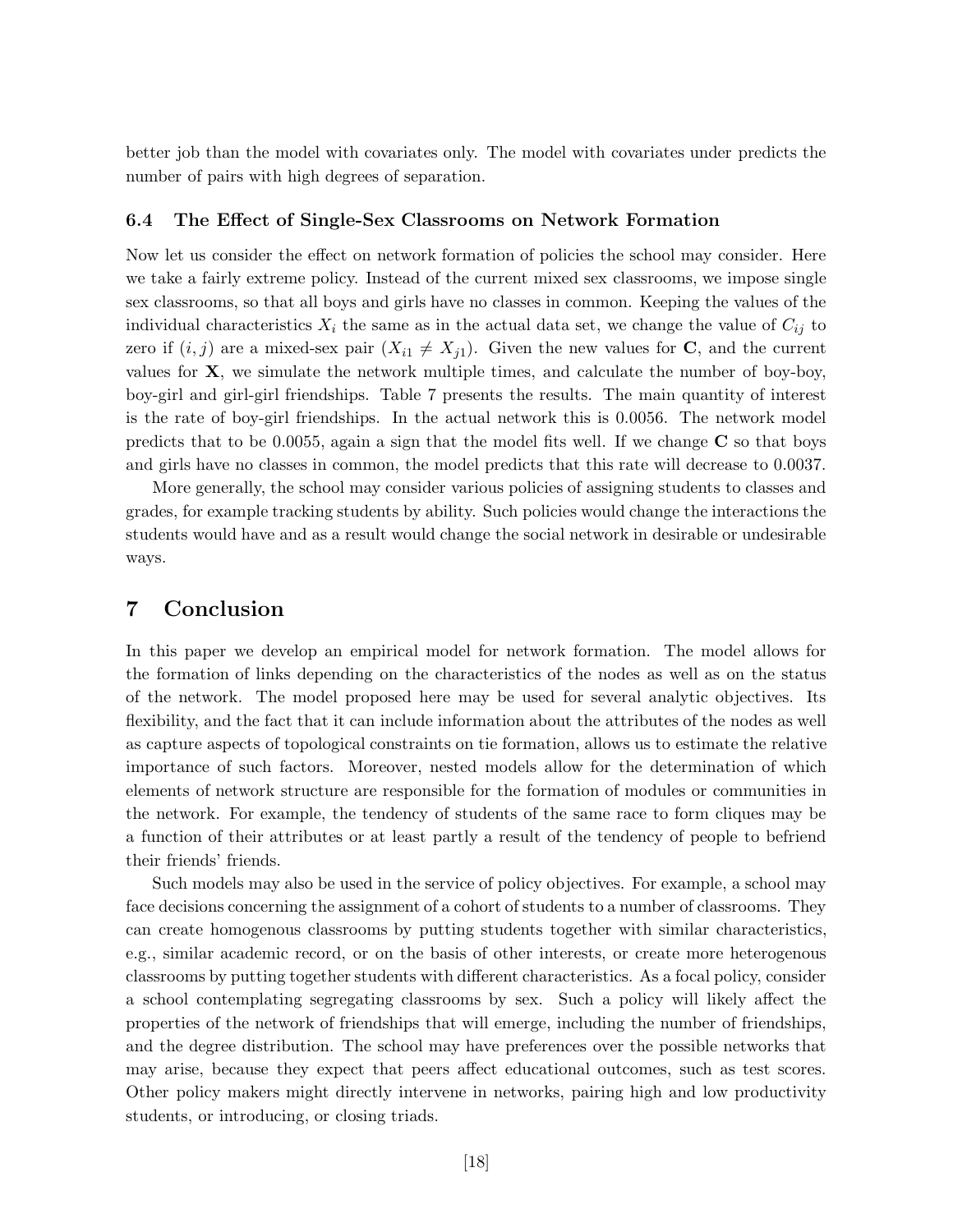One alternative approach would be to focus directly on the effect of the manipulable variables (e.g., classroom composition) on the ultimate outcomes (e.g., test scores). Graham, Imbens and Ridder (2007, 2009) follow such an approach. The attraction of explicitly modeling the network formation first is that it requires fewer data: to evaluate the effect of classroom participation on test scores would require a substantial number of classrooms, whereas the approach in the current paper allows for estimation of the network formation parameters from a single network.

Our model also offers certain other potentially desirable properties for future exploration. The explicit inclusion of situations in which utilities  $U_i(j)$  and  $U_j(i)$  are unequal allows the existence of a continuous measure of tie asymmetry, and not just the simple directionality of a tie. It may be possible to use such tie asymmetry as an identification strategy (Christakis and Fowler, 2007; Bramoulle, Djebbaria, and Fortin, 2009.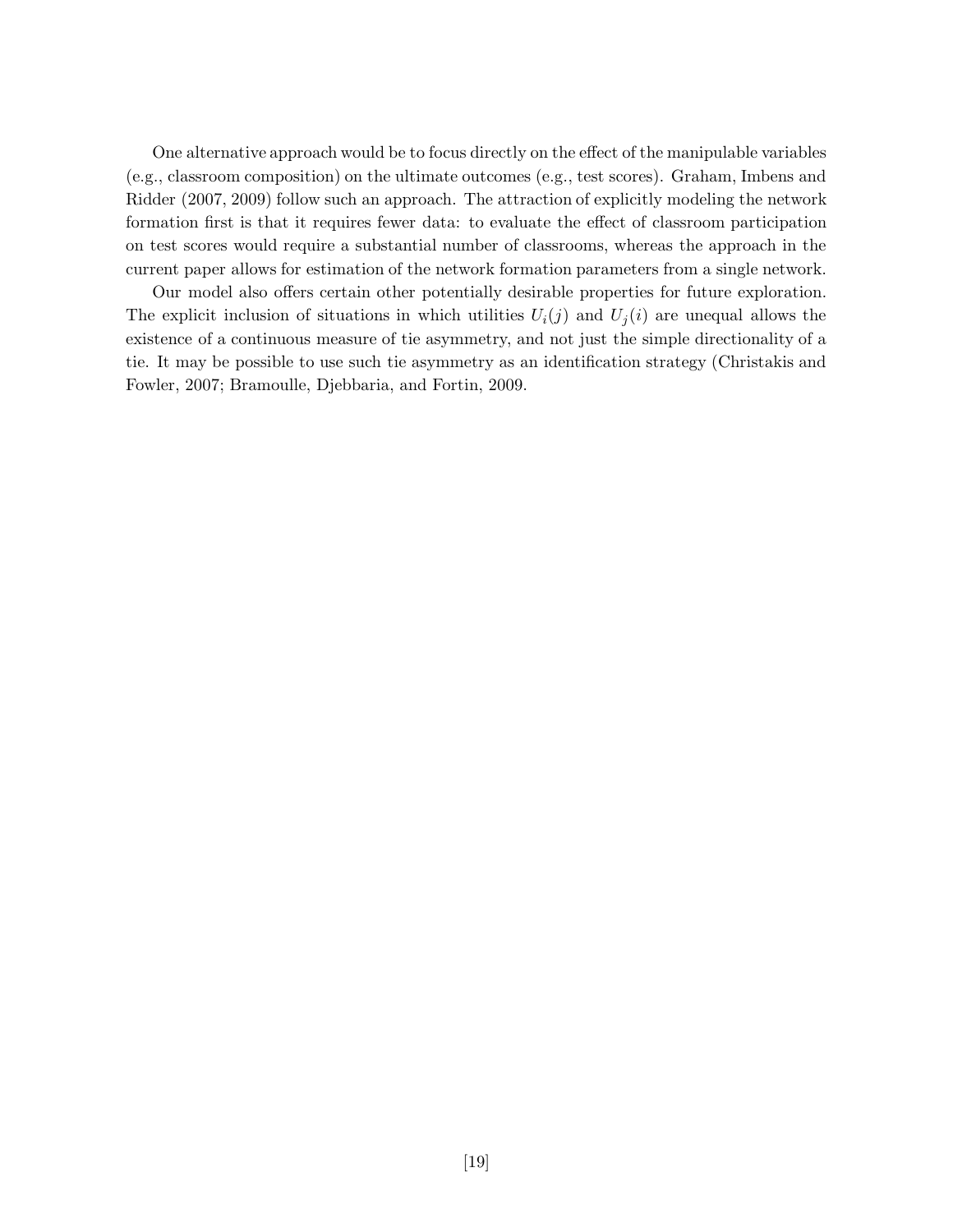#### **REFERENCES**

- Allison, P. and N. Christakis, (19940, Sociological Methodology, Vol. 24: 199-228.
- ANDERSON, C., S. WASSERMAN, AND B. CROUCH, (1999) "A  $p^*$  primer: logit models for social networks," Social Networks 21: 37-66.
- Aumann, R., and R. Myerson, (1988) "Endogenous Formation of LInks Between Players and Coalitions: An Application of the Shapley Value," The Shapley Value, A. Roth (ed.) 175-191, Cambridge University Press.
- Ackerberg, D., L. Benkard, S. Berry, and A. Pakes, (2007), "Econometric Tools for Analyzing Market Outcomes," in Handbook of Econometrics, , Vol. 6A, Heckman and Leamer (eds.), Elsevier.
- Angrist, J., and K. Lang, (2004), "Does School Integration Generate Peer effects? Evidence from Bostons Metco Program," American Economic Review, Vol. 94(5): 1613-1634.
- BARABÁSI, A., AND R. ALBERT, (1999), "Emergence of Scaling in Random Networks," Science, 286: 509-512.
- BRAMOULLE, Y., H. DJEBBARIA, AND B. FORTIN, (2009), "Identification of peer effects through social networks," Journal of Econometrics, Volume 150(1): 41-55.
- CALVÓ-ARMENGOL, A., AND M. JACKSON, (2004) "The Effects of Social Networks on Employment and Inequality," American Economic Review, Vol. 94(3), 426-454.
- Carrell, S., R. Fullerton, and J. West (2009): "Does Your Cohort Matter? Estimating Peer Effects in College Achievement," Journal of Labor Economics, 27(3): 439-464.
- CARRELL, S., B. SACERDOTE AND J. WEST (2009): "Beware of Economists Bearing Reduced Forms? An Experiment in How Not To Improve Student Outcomes." unpublished manuscript, Department of Economics, UC Davis.
- Christakis, N. and J. Fowler, (2007) "The Spread of Obesity in a Large Social Network Over 32 Years," New England Journal of Medicine 357(4): 370-379.
- Christakis, N. and J. Fowler, (2009) Connected: The Surprising Power of Our Social Networks and How They Shape Our Lives , Little, Brown and Company.
- Choo, E., and A. Siow (2006): "Who Marries Whom and Why," Journal of Political Economy, 114, 175-201.
- Currarini, S., M. Jackson, and P. Pin, (2009a), "An Economic Model of Friendship: Homophily, Minorities, and Segregation,"Econometrica, 77(4): 1003:1046.
- Currarini, S., M. Jackson, and P. Pin, (2009b), "Identifying the Roles of Choice and Chance in Network Formation: Racial Biases in High School Friendships," Forthcoming in the Proceedings of the National Academy of Sciences.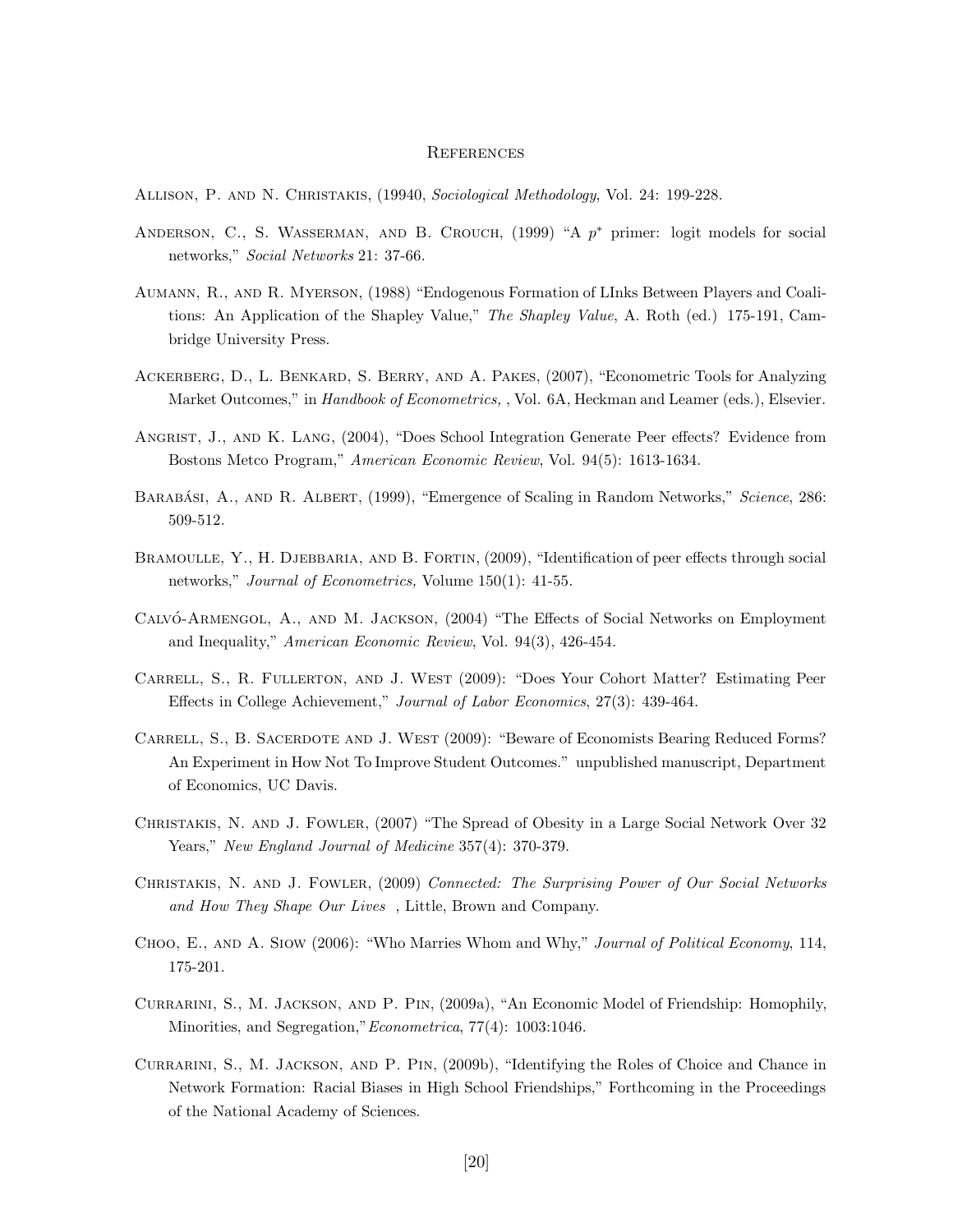DURRETT, R., (2007) Random Graph Dynamics, Cambridge University Press, Cambridge.

- Fowler, J. and N. Christakis, (2007), "Cooperative Behavior Cascades in Human Social Networks," PNAS: Proceedings of the National Academy of Sciences, 107(12): 5334-5338.
- Fowler, J. and N. Christakis, (2010), "Cooperative Behavior Cascades in Human Social Networks," PNAS: Proceedings of the National Academy of Sciences, 107(12): 5334-5338.
- Fowler, J., C. Dawes, and N. Christakis, (2009), "A Model of Genetic Variation in Human Social Networks," PNAS: Proceedings of the National Academy of Sciences, 106(6): 1720-1724.
- Fox, J., (2009a), "Identification in Matching Games,"Unpublished Manuscript, University of Chicago.
- Fox, J., (2009b), "Estimating Matching Games with Transfers,"Unpublished Manuscript, University of Chicago.
- Frank, O. and D. Strauss, (1986) "Markov graphs," Journal of the American Statistical Association, 81: 832 -842.
- Galichon, A., and B. Salanie, (2009) "Matching with Tradeoffs: Revealed Preferences over Competing Characteristics," unpublished working paper, Columbia University.
- GELMAN, A., AND D. RUBIN, (1992), "Inference from Iterative Simulations Using Multiple Sequences," (with discussion), Statistical Science, Vol. 7, 457-511.
- GOLDBERGER, A., (1991) A Course in Econometrics, Harvard University Press, Cambridge, MA.
- GOLDSMITH-PINKHAM, P., AND G. IMBENS, (2010), "Large Sample Properties of Maximum Likelihood Estimators for Network Models," Unpublished Manuscript.
- GRAHAM, B., G. RIDDER AND G. IMBENS, (2007). "Complementarity and aggregate implications of assortative matching: a nonparametric analysis," Mimeo.
- GRAHAM, B., G. IMBENS, AND G. RIDDER, (2009). "Measuring the Average Outcome and Inequality Effects of Segregation in the Presence of Social Spillovers," Mimeo.
- HOLLAND, P., AND S. LEINHARDT, (1981), "An Exponential Family of Probability Distributions for Directed Graphs,"Journal of the American Statistical Association, 76(373): 33-50.
- JACKSON, M., (2003) The Stability and Efficiency of Economis and Social Networks, Advances in Economic Design, Koray and Sertel (eds.), Springer, Heidelberg.
- Jackson, M., (2006) "The Economics of Social Networks," in Volume I of Advances in Economics and Econometrics, Theory and Applications: Ninth World Congress of the Econometric Society, Richard Blundell, Whitney Newey, and Torsten Persson, (editors) Cambridge University Press.
- JACKSON, M., AND A. WOLINSKY, (1996) A Strategic Model of Social and Economic Networks, *Journal* of Economic Theory, Vol. 71(1), pp 890-915.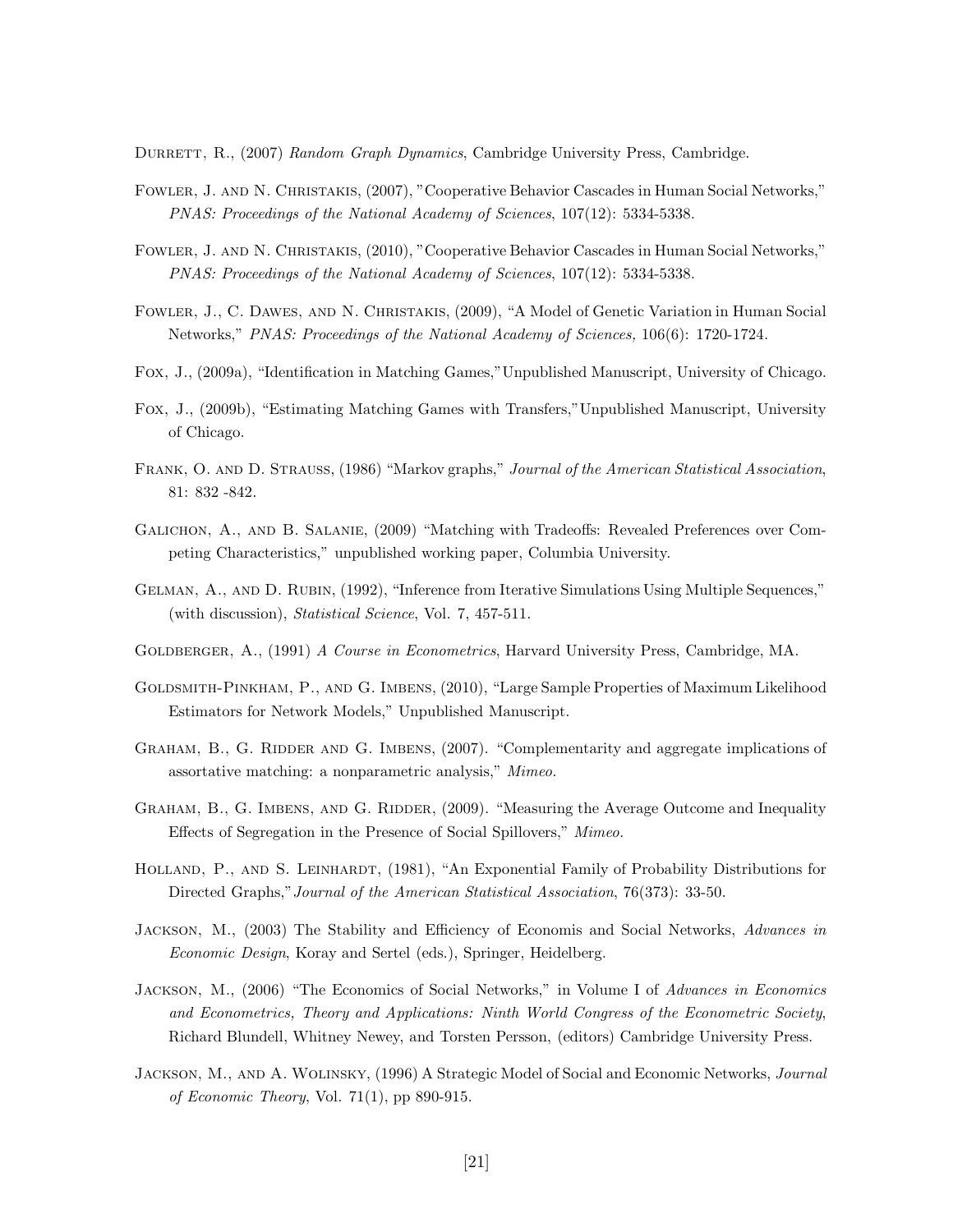- Jackson, M., and B. Rogers, (2007) Meeting Strangers and Friends of Friends: How Random are Socially Generated Networks? American Economic Review, Vol. 97, No. 3, pp 890-915.
- Jackson, M., (2008) Social and Economic Networks, Princeton University Press, Princeton, NJ.
- Kolaczyk, E.., (2009) Statistical Analysis of Network Data, Springer.
- LEIDER, S., M. MÖBIUS, T. ROSENBLAT, AND Q. DO, (forthcoming) "Directed Altruism and Enforced Reciprocity in Social Networks" Quarterly Journal of Economics .
- O'Malley, J., and N. Christakis, (2009), "The Role of Health Traits in the Longitudinal Formation and Dissolution of Friendship Ties in a Large Social Network Over 32 Years,"Unpublished Manuscript, Department of Sociology, Harvard University.
- MANSKI, C., (1993), "Identification of Endogenous Social Effects: The Reflection Problem," Review of Economic Studies, 60, 531-542.
- Manski, C., (2000), "Economic Analysis of Social Interactions,"Journal of Economic Perspectives, 14(3), 115-136.
- McFadden, D., (1981), "Econometric Models of Probabilistic Choice, "in Manski and McFadden (eds), Structural Analysis of Discrete Data with Econometric Applications, MIT Press, Cambridge, MA.
- McFadden, D., (1984), "Econometric Analysis of Qualitative Response Models,"in Griliches and Intriligator (eds), Handbook of Econometrics, Vol. 2, 1395- 1457, Amsterdam, North Holland.
- Moody, (2001) Race, School Integration, and Friendship Segregation in America1 American Journal of Sociology , Vol 107(3), 679716.
- MYERSON, R., (1977) Graphs and Cooperation in Games Math. Operations Research, Vol. 2, pp 225229.
- Newman M., (2001) Clustering and preferential attachment in growing networks. Phys Rev E Stat Nonlin Soft Matter Phys 64:025102.
- ROTH, A., AND M. SOTOMAYOR, (1989), Two-sided Matching, Econometric Society Monographs, 18, Cambridge University Press.
- Snijders, T., (2005), "Models for Longitudinal Network Data," Chapter 11 in P. Carrington, J. Scott, & S. Wasserman (Eds.), Models and methods in social network analysis, New York: Cambridge University Press.
- Snijders, T., J. Koskinen, and M. Schweinberger, (2010), "Maximum Likelihood Estimation for Social Network Dynamics," Annals of Applied Statistics, forthcoming.
- TOIVONEN, R., L. KOVANEN, M. KIVELÄ, J. ONNELA, J. SARAMÄKI, AND K. KASKI, (2009), "A Comparative Study of Social Network Models: Network Evolution Models and Nodal Attribute Models,"Social Networks, 31: 240-254.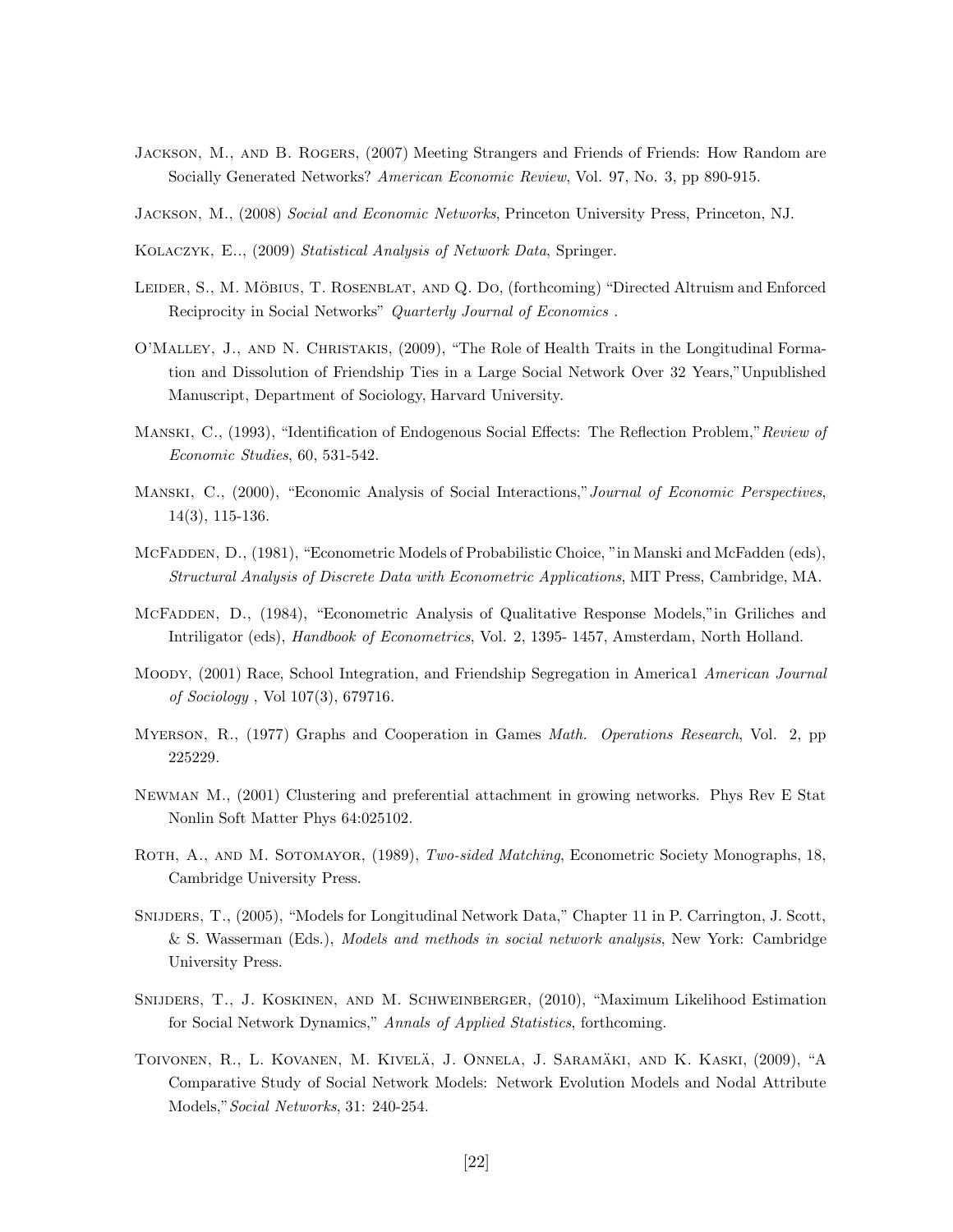- Uzzi, B., (1996), "The Sources and Consequences of Embeddedness for the Economic Performance of Organizations: The Network Effect," American Sociological Review 61: 674-698.
- Uzzi, B. AND J. SPIRO, (2005), "Collaboration and Creativity: The Small World Problem," American Journal of Sociology, 111: 447-504.
- VAZQUEZ A, PASTOR-SATORRAS R, VESPIGNANI A, (2002) Large-scale topological and dynamical properties of the Internet. Phys Rev E Stat Nonlin Soft Matter Phys 65:066130.
- Zeng, Z., and Y. Xie, (2008), "A Preference-Opportunity-Choice Framework with Applications to Intergroup Friendship,"American Journal of Sociology, 114(3): 615-648.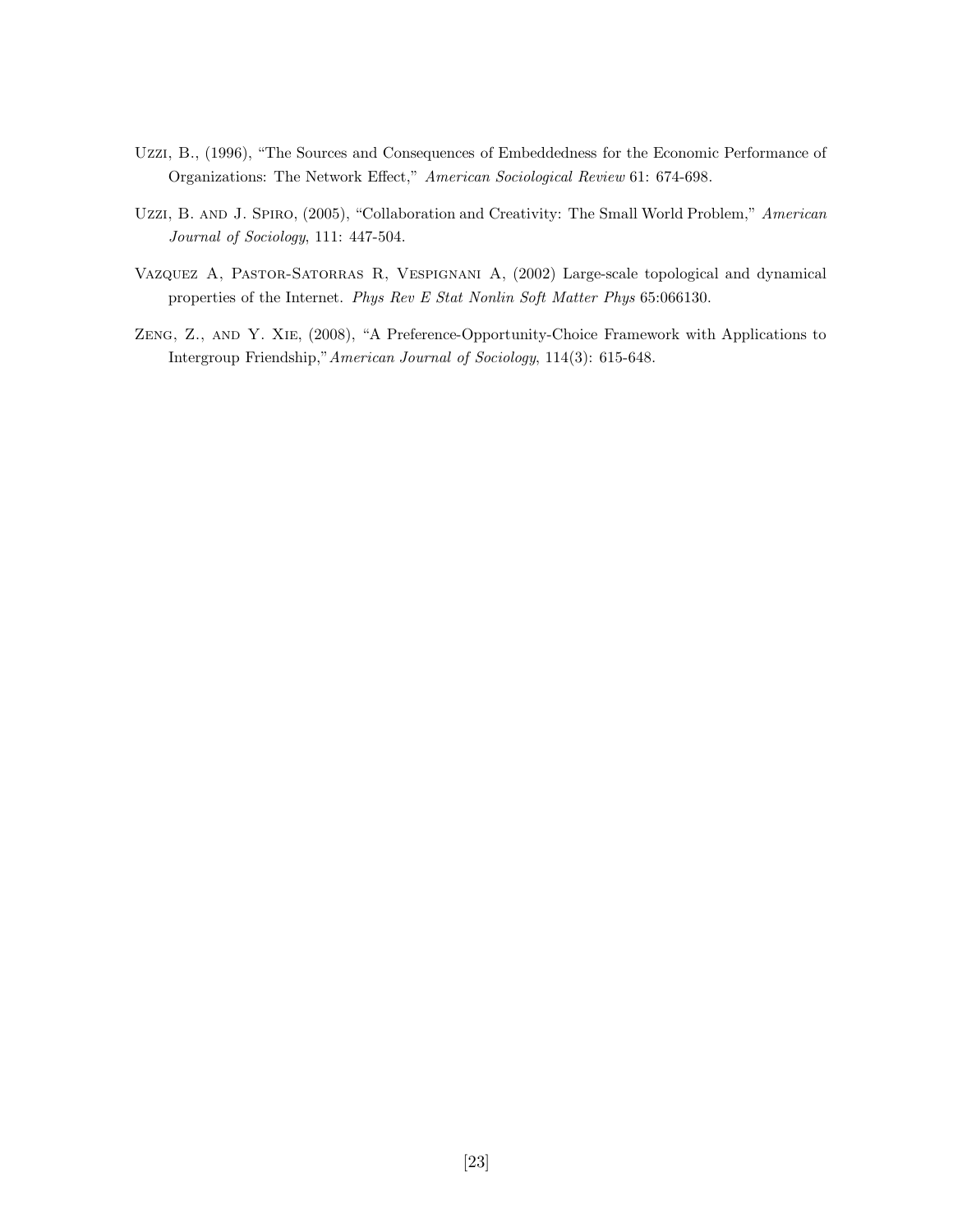| Characteristic                                | Mean                 | Standard Deviation median |                              | Min                     | Max          |
|-----------------------------------------------|----------------------|---------------------------|------------------------------|-------------------------|--------------|
| Sex (0 Male, 1 Female)<br>Grade<br>Age        | 0.48<br>10.7<br>17.3 | (0.50)<br>(1.1)<br>(1.3)  | $\mathbf{0}$<br>11.0<br>17.3 | $\theta$<br>8.0<br>13.3 | 13.0<br>21.3 |
| Sports Participation<br>Number of Friendships | 0.49<br>4.6          | (0.50)<br>(3.3)           | 0<br>4                       | $\Omega$<br>$\theta$    | 1<br>18      |

Table 1: SUMMARY STATISTICS OF STUDENT CHARACTERISTICS (N=669)

|  |  |  |  |  |  | Table 2: SUMMARY STATISTICS OF STUDENT PAIR CHARACTERISTICS (223,446 PAIRS) |  |  |
|--|--|--|--|--|--|-----------------------------------------------------------------------------|--|--|
|--|--|--|--|--|--|-----------------------------------------------------------------------------|--|--|

|                                 | All (223,446) |           | Friends $(1,541)$ |      | Not Friends $(221,905)$ |      |
|---------------------------------|---------------|-----------|-------------------|------|-------------------------|------|
| Characteristic                  | Mean          | <b>SD</b> | Mean              | SD   | Mean                    | SD   |
|                                 |               |           |                   |      |                         |      |
| $\#$ Classes in Common          | 0.65          | 1.45      | 2.13              | 2.48 | 0.64                    | 1.44 |
| Abs Diff in Gender              | 0.50          | 0.50      | 0.41              | 0.49 | 0.50                    | 0.50 |
| Abs Dif in Grade                | 1.21          | 1.01      | 0.43              | 0.67 | 1.22                    | 1.01 |
| Abs Diff in Age                 | 1.43          | 1.07      | 0.70              | 0.64 | 1.43                    | 1.07 |
| Abs Dif in Sports Participation | 0.50          | 0.50      | 0.40              | 0.49 | 0.50                    | 0.50 |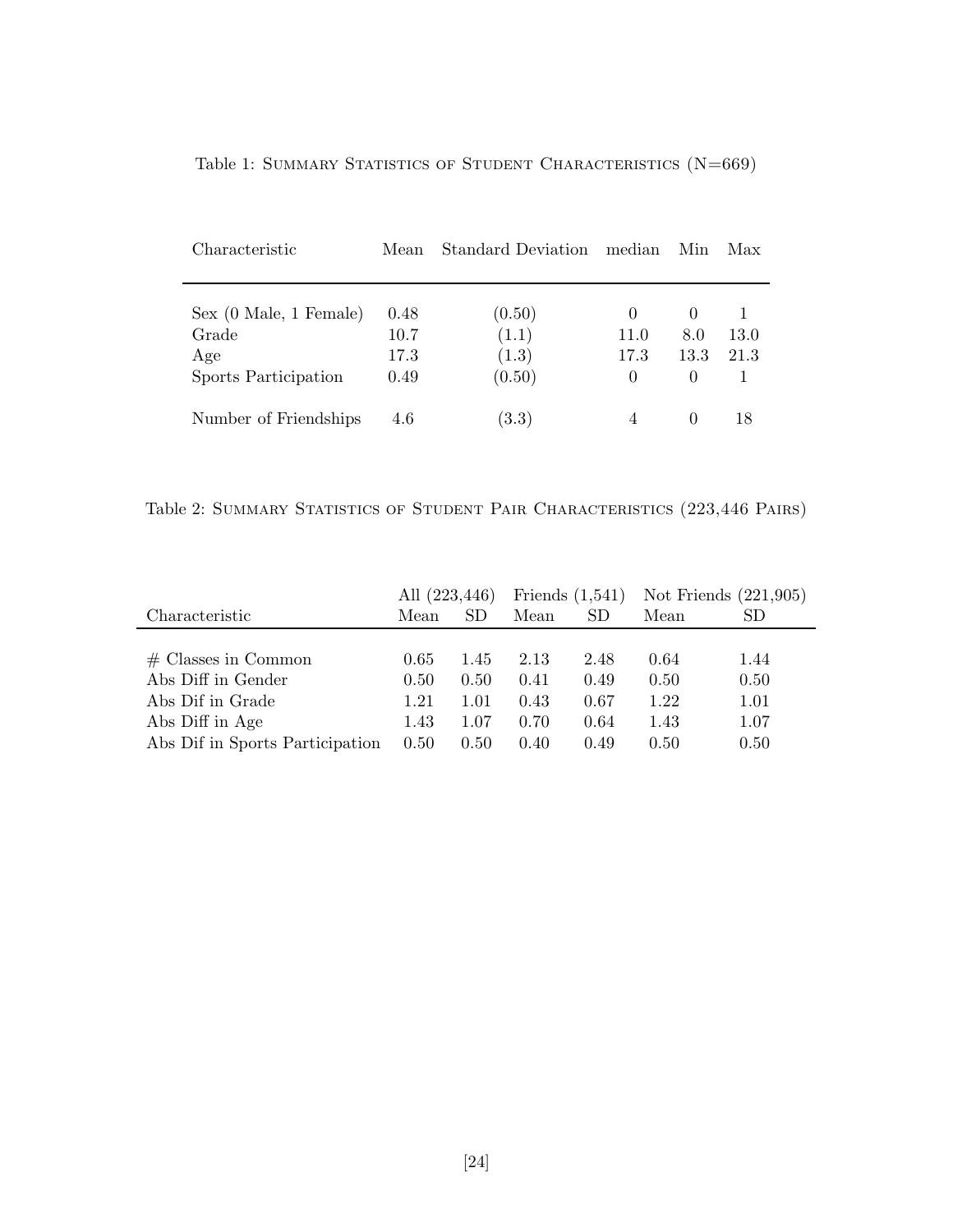|                                | Actual     | Predicted Count |                 |  |
|--------------------------------|------------|-----------------|-----------------|--|
| Triangle Type                  | Count      | Model I         | Model II        |  |
|                                |            | Covariates Only | Network Effects |  |
|                                |            |                 |                 |  |
|                                |            |                 |                 |  |
| No Edges                       | 48,660,171 | 48,660,484.8    | 48,697,654.4    |  |
| Single Edge                    | 1,011,455  | 1,010,674.3     | 974,304.9       |  |
| Two Edges                      | 7,212      | 8,294.5         | 7,075.2         |  |
| Three Edges                    | 656        | 40.3            | 459.6           |  |
|                                |            |                 |                 |  |
| Overall Clustering Coefficient | 0.083      | 0.005           | 0.061           |  |

Table 3: Triangle Census (total number of triples 49,679,494)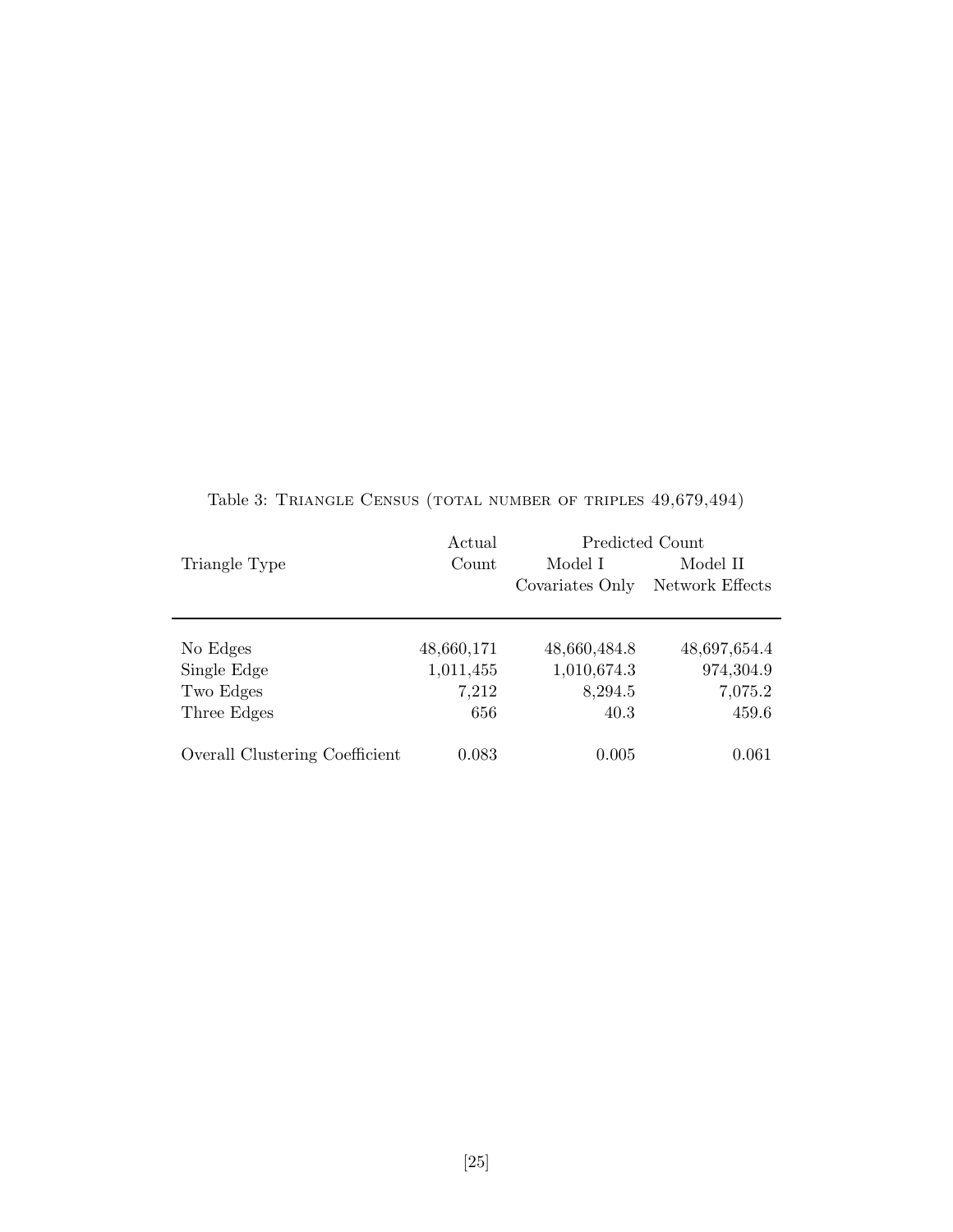|                                    | Number of Students |                 |                   |  |  |  |  |
|------------------------------------|--------------------|-----------------|-------------------|--|--|--|--|
|                                    | Actual             |                 | Predicted Network |  |  |  |  |
| Number of Friendships              | Network            | Model I         | Model II          |  |  |  |  |
|                                    |                    | Covariates Only | Network Effects   |  |  |  |  |
|                                    |                    |                 |                   |  |  |  |  |
| $\boldsymbol{0}$                   | 70                 | 39.7            | $50.8\,$          |  |  |  |  |
| $\,1$                              | 67                 | $59.5\,$        | 72.8              |  |  |  |  |
| $\overline{2}$                     | 60                 | 77.0            | 8545              |  |  |  |  |
| 3                                  | $77\,$             | 87.5            | $89.1\,$          |  |  |  |  |
| $\sqrt{4}$                         | 79                 | 89.6            | 82.6              |  |  |  |  |
| $\bf 5$                            | $79\,$             | 81.3            | 71.8              |  |  |  |  |
| $\,6$                              | $57\,$             | 69.7            | 58.9              |  |  |  |  |
| $\overline{7}$                     | $52\,$             | 55.0            | 47.6              |  |  |  |  |
| $8\,$                              | 38                 | 41.0            | $35.7\,$          |  |  |  |  |
| $\boldsymbol{9}$                   | $35\,$             | $27.5\,$        | $25.4\,$          |  |  |  |  |
| 10                                 | $21\,$             | 17.6            | 17.5              |  |  |  |  |
| 11                                 | 14                 | $6.3\,$         | $7.6\,$           |  |  |  |  |
| 12                                 | 10                 | $3.5\,$         | 4.8               |  |  |  |  |
| 13                                 | $\sqrt{4}$         | 1.6             | $3.1\,$           |  |  |  |  |
| 14                                 | 3                  | 0.7             | 1.5               |  |  |  |  |
| $15\,$                             | $\,1\,$            | $\rm 0.3$       | 0.9               |  |  |  |  |
| 16                                 | $\boldsymbol{0}$   | $\rm 0.2$       | 0.7               |  |  |  |  |
| 17                                 | $\mathbf{1}$       | 0.1             | $\rm 0.3$         |  |  |  |  |
| 18                                 | $\,1\,$            | $0.0\,$         | 021               |  |  |  |  |
| $19\,$                             | $\boldsymbol{0}$   | 0.0             | 0.1               |  |  |  |  |
| $20\,$                             | $\boldsymbol{0}$   | 0.0             | 0.1               |  |  |  |  |
| $21\,$                             | $\boldsymbol{0}$   | 0.0             | 0.0               |  |  |  |  |
| 22                                 | $\boldsymbol{0}$   | 0.0             | 0.0               |  |  |  |  |
| $23\,$                             | $\boldsymbol{0}$   | 0.0             | 0.0               |  |  |  |  |
| 24                                 | $\boldsymbol{0}$   | 0.0             | 0.0               |  |  |  |  |
| $\geq 25$                          | $\boldsymbol{0}$   | 0.0             | 0.0               |  |  |  |  |
| Average Number of Friendships      | 4.60               | 4.60            | 4.44              |  |  |  |  |
| Stand Dev of Number of Friendships | 3.29               | 2.92            | 3.15              |  |  |  |  |

# Table 4: Number of Friendships (669 Individuals)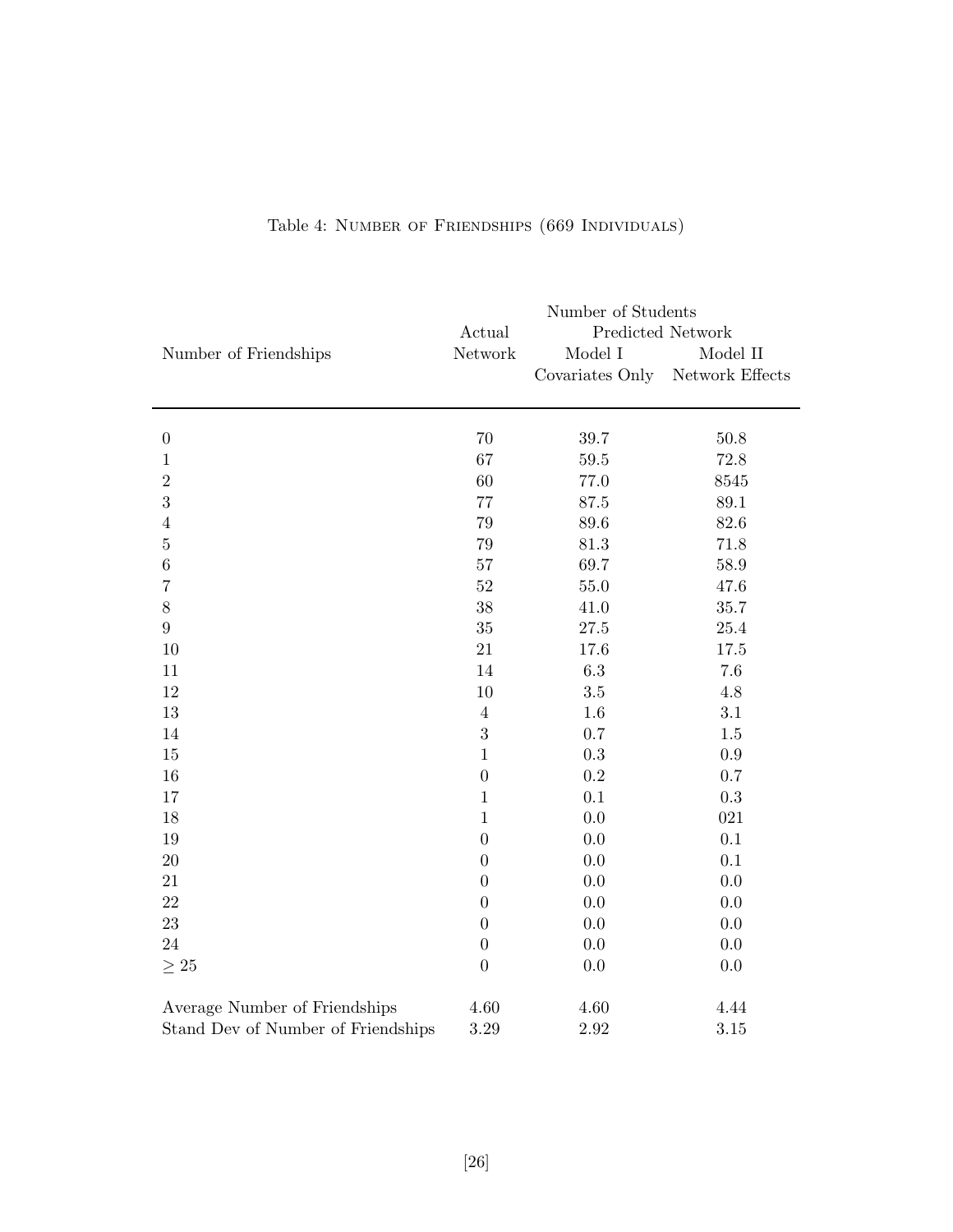| Degree           |                | Number of Pairs           |                 |  |  |  |  |  |
|------------------|----------------|---------------------------|-----------------|--|--|--|--|--|
| of               | Actual         | <b>Average Prediction</b> |                 |  |  |  |  |  |
| Separation       |                | Model I                   | Model II        |  |  |  |  |  |
|                  |                | Covariates Only           | Network Effects |  |  |  |  |  |
|                  |                |                           |                 |  |  |  |  |  |
| $\mathbf{1}$     | 1,541          | 1,540.3                   | 1,484.0         |  |  |  |  |  |
| $\overline{2}$   | 5,893          | 7,998.2                   | 6,159.3         |  |  |  |  |  |
| 3                |                |                           |                 |  |  |  |  |  |
|                  | 18,090         | 33,775.0                  | 21,320.8        |  |  |  |  |  |
| $\overline{4}$   | 38,828         | 73,457.7                  | 47,553.0        |  |  |  |  |  |
| $\overline{5}$   | 49,053         | 56,698.9                  | 55,079.7        |  |  |  |  |  |
| $\boldsymbol{6}$ | 33,032         | 17,662.0                  | 33,607.2        |  |  |  |  |  |
| 7                | 14,211         | 3,269.8                   | 13,205.5        |  |  |  |  |  |
| 8                | 4,837          | 497.7                     | 4,033.9         |  |  |  |  |  |
| $9\phantom{.0}$  | 1,447          | 7.6                       | 1,090.7         |  |  |  |  |  |
| 10               | 350            | 9.7                       | 291.4           |  |  |  |  |  |
| 11               | 59             | 0.8                       | 78.3            |  |  |  |  |  |
| 12               | 4              | 0.0                       | 18.5            |  |  |  |  |  |
| 13               | $\overline{0}$ | 0.0                       | 3.8             |  |  |  |  |  |
| 14               | $\overline{0}$ | 0.0                       | 0.7             |  |  |  |  |  |
| 15               | $\overline{0}$ | 0.0                       | 0.1             |  |  |  |  |  |
| 16               | $\overline{0}$ | 0.0                       | 0.0             |  |  |  |  |  |
| 17               | $\overline{0}$ | 0.0                       | 0.0             |  |  |  |  |  |
| 18               | $\overline{0}$ | 0.0                       | 0.0             |  |  |  |  |  |
| 19               | $\overline{0}$ | 0.0                       | 0.0             |  |  |  |  |  |
| 20               | $\overline{0}$ | 0.0                       | 0.0             |  |  |  |  |  |
| Infinity         | 56,101         | 28,459.8                  | 39,519.2        |  |  |  |  |  |

Table 5: Distribution of Degree of Separation (Number of Pairs 223,446)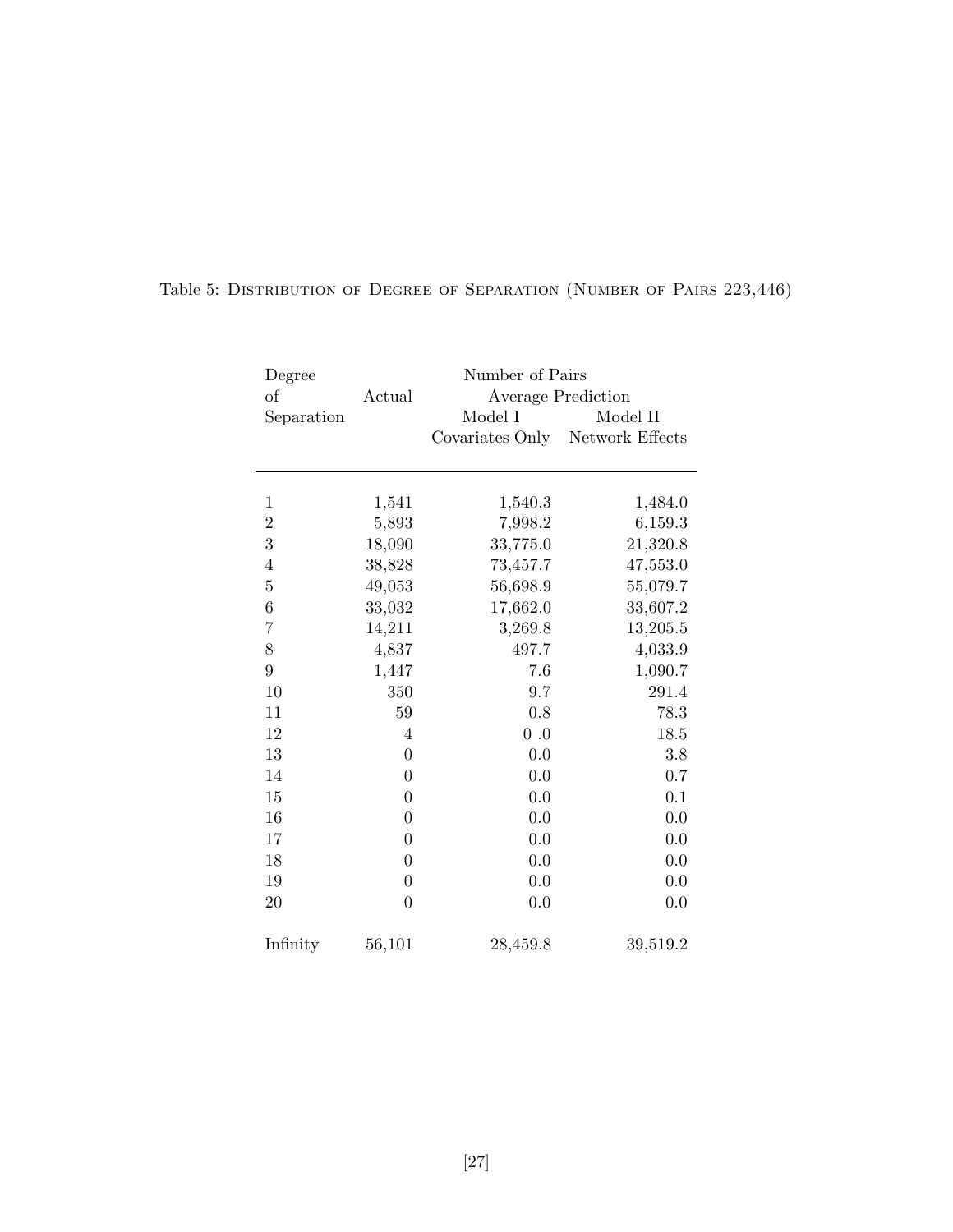|               |                                   |                  | ML Estimates<br>Model I | Moments of Posterior Distribution<br>Model I<br>No Network Effects |        | Model II<br>Network Effects |         |
|---------------|-----------------------------------|------------------|-------------------------|--------------------------------------------------------------------|--------|-----------------------------|---------|
|               |                                   |                  | No Network Effects      |                                                                    |        |                             |         |
| Parameter     | Description                       | est.             | s.e.                    | mean                                                               | s.d.   | mean                        | s.d.    |
| $\alpha_1$    | $#$ of friends of alter           | $\overline{0}$   |                         | $\overline{0}$                                                     |        | $-0.14$                     | (0.03)  |
| $\alpha_2$    | total $\#$ of friends of alter sq | $\boldsymbol{0}$ |                         | $\boldsymbol{0}$                                                   |        | 0.004                       | (0.003) |
| $\alpha_3$    | degr of sep is two                | $\boldsymbol{0}$ |                         | $\boldsymbol{0}$                                                   |        | 2.66                        | (0.07)  |
| $\alpha_4$    | degr of sep is three              | $\overline{0}$   |                         | $\boldsymbol{0}$                                                   |        | 1.22                        | (0.07)  |
| $\beta_0$     | intercept                         | $-2.12$          | (0.05)                  | $-2.11$                                                            | (0.04) | $-2.11$                     | (0.06)  |
| $\beta_1$     | female                            | $-0.06$          | (0.04)                  | $-0.06$                                                            | (0.04) | $-0.04$                     | (0.05)  |
| $\beta_2$     | alter grade                       | 0.08             | (0.03)                  | 0.08                                                               | (0.03) | 0.07                        | (0.03)  |
| $\beta_3$     | alter age                         | 0.05             | (0.03)                  | $0.05\,$                                                           | (0.03) | 0.05                        | (0.03)  |
| $\beta_4$     | participates in sport             | 0.10             | (0.04)                  | $0.09\,$                                                           | (0.04) | 0.04                        | (0.05)  |
| $\Omega_{11}$ | diff in sex                       | 0.19             | (0.03)                  | 0.19                                                               | (0.03) | 0.20                        | (0.03)  |
| $\Omega_{22}$ | diff in grades squared            | 0.17             | (0.02)                  | 0.17                                                               | (0.01) | 0.14                        | (0.01)  |
| $\Omega_{33}$ | diff in age squared               | 0.10             | (0.02)                  | 0.10                                                               | (0.01) | 0.09                        | (0.01)  |
| $\Omega_{44}$ | diff in sports participation      | 0.21             | (0.03)                  | 0.22                                                               | (0.03) | 0.19                        | (0.03)  |
| $\delta$      | $#$ of classes in common          | 0.14             | (0.01)                  | 0.14                                                               | (0.01) | 0.12                        | (0.01)  |

### Table 6: Estimates of Preference Parameters

Table 7: Friendship Rates by Sex Composition

|                 | Actual        |                   | Predicted Rate Network Model                 |                                           |  |  |
|-----------------|---------------|-------------------|----------------------------------------------|-------------------------------------------|--|--|
| Friendship Type | # of<br>Pairs | Frienship<br>Rate | Current Assignment<br>(Mixed Sex Classrooms) | Counterfactual<br>(Single Sex Classrooms) |  |  |
|                 |               |                   |                                              |                                           |  |  |
| Boy-Boy         | 61,075        | 0.0087            | 0.0082                                       | 0.0079                                    |  |  |
| Boy-Girl        | 111,650       | 0.0056            | 0.0055                                       | 0.0037                                    |  |  |
| Girl-Girl       | 50,721        | 0.0076            | 0.0074                                       | 0.0071                                    |  |  |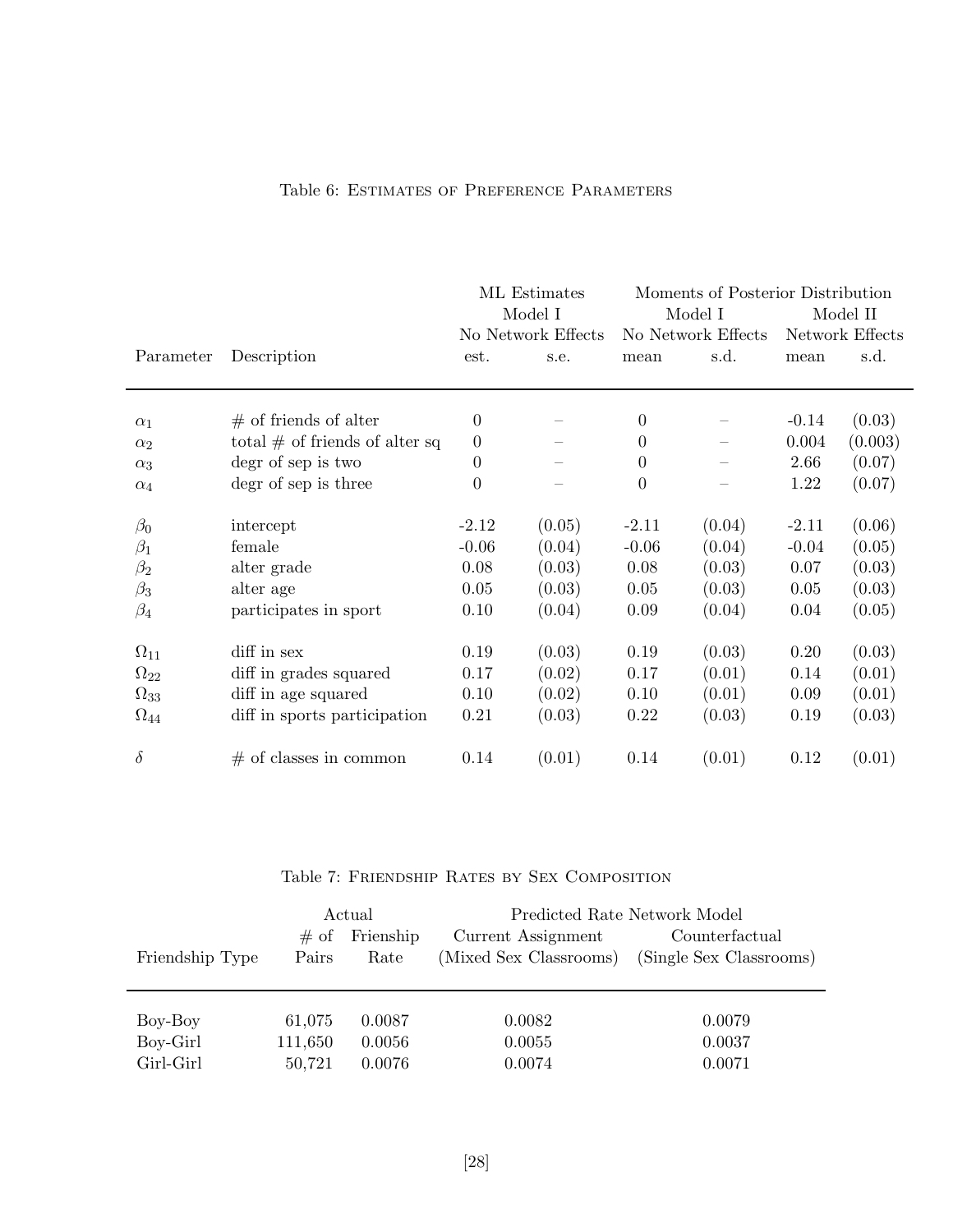

Figure 1b: Histogram Predicted Number of Friends (covariates only)